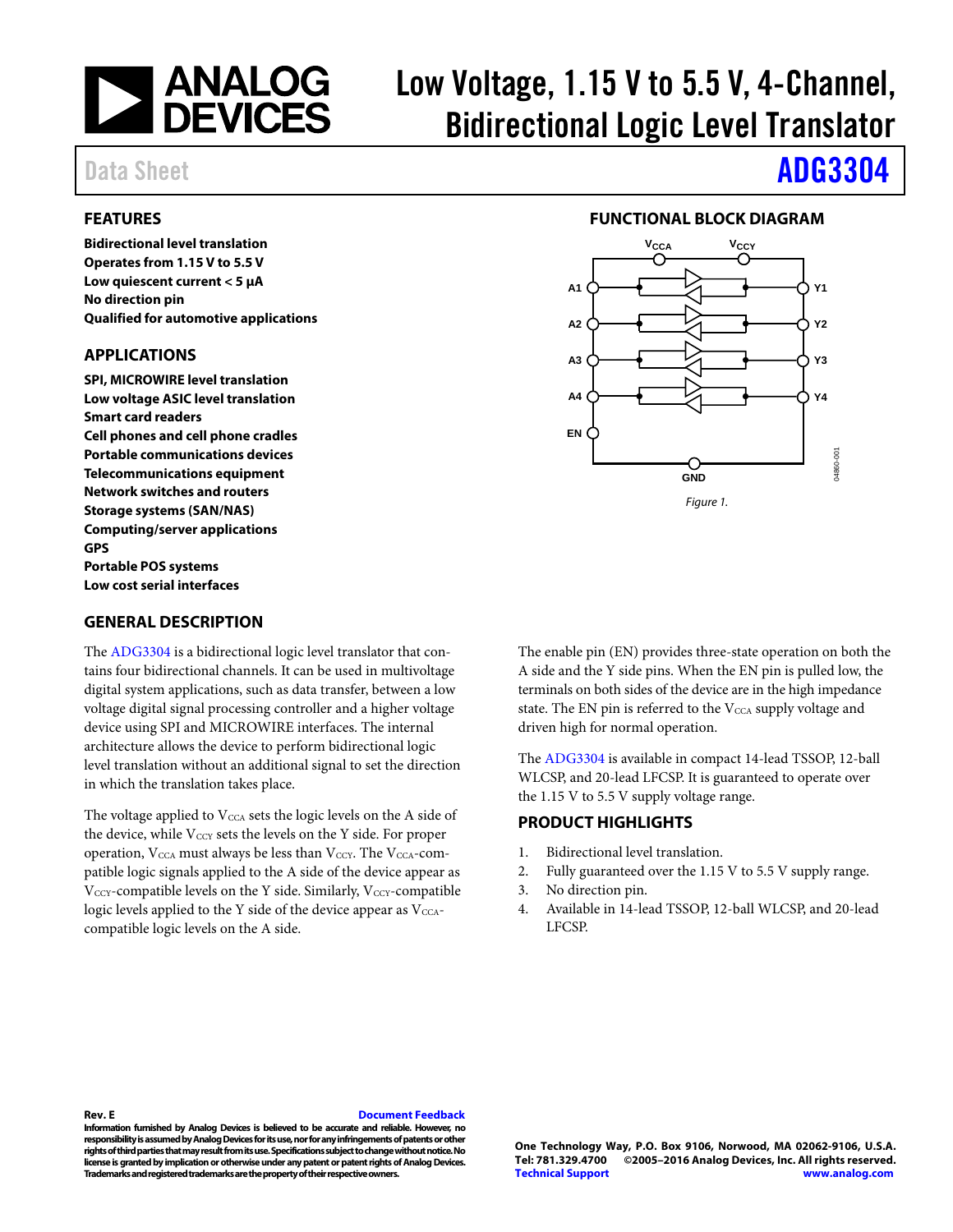# **TABLE OF CONTENTS**

## <span id="page-1-0"></span>**REVISION HISTORY**

### $4/16$ —Rev. D to Rev. E

### $4/13$ -Rev. C to Rev. D

|--|

## 12/12-Rev. B to Rev. C

### $12/05$ —Rev. A to Rev. B

### 6/05-Rev. 0 to Rev. A

## 1/05-Revision 0: Initial Version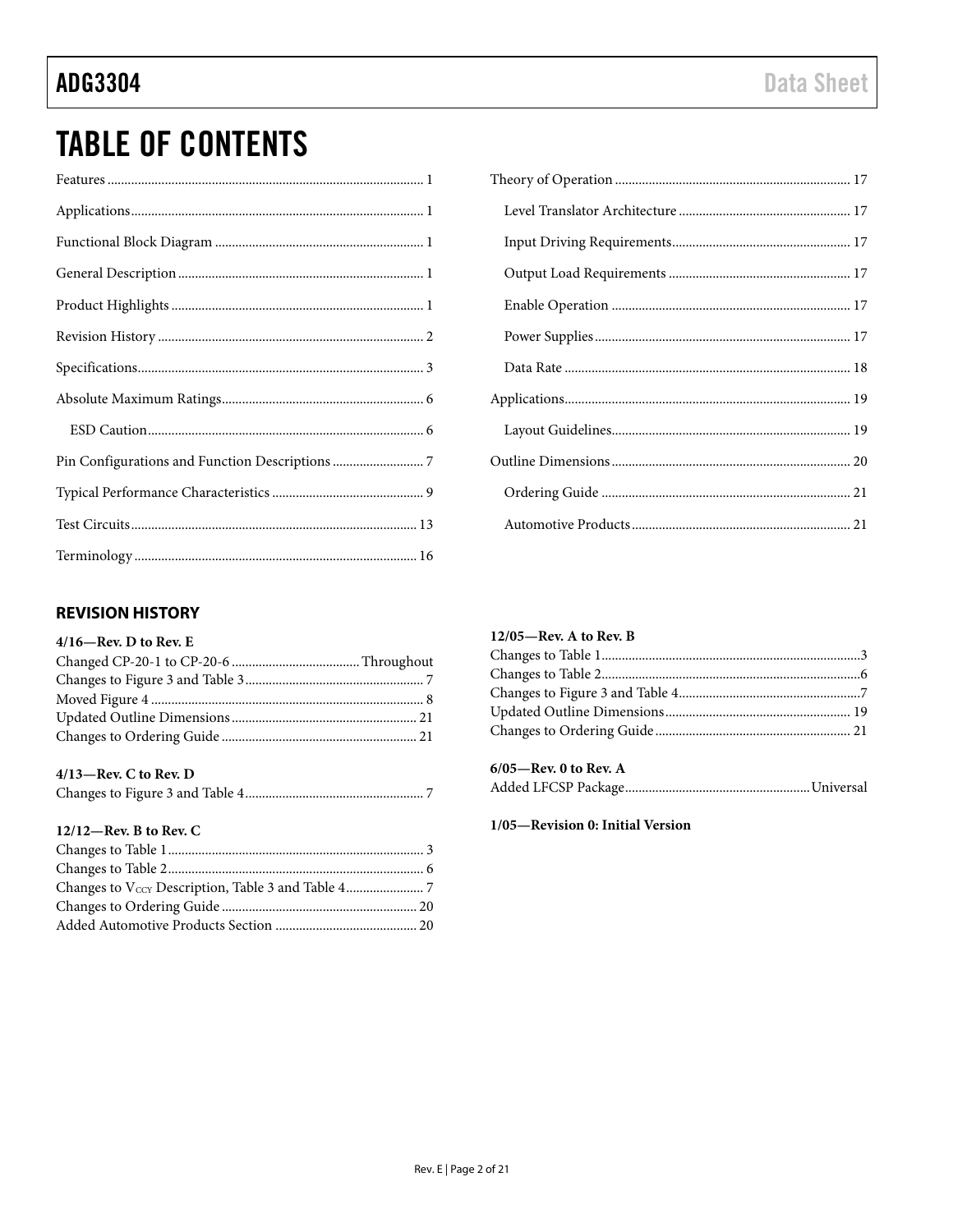# <span id="page-2-0"></span>**SPECIFICATIONS**

 $V_{\text{CCY}} = 1.65 \text{ V}$  to 5.5 V,  $V_{\text{CCA}} = 1.15 \text{ V}$  to  $V_{\text{CCY}}$ ,  $\text{GND} = 0 \text{ V}$ ,  $T_A = 25^{\circ}\text{C}$ . All specifications  $T_{\text{MIN}}$  to  $T_{\text{MAX}}$ , unless otherwise noted.

### <span id="page-2-1"></span>**Table 1.**

| Symbol<br><b>Test Conditions/Comments</b><br>Unit<br><b>Parameter</b><br>Min<br><b>Typ</b><br>Max<br><b>LOGIC INPUTS/OUTPUTS</b><br>A Side<br>Input High Voltage <sup>2</sup><br>V <sub>HA</sub><br>$V_{CCA} = 1.2 V + 0.1 V/-0.05 V$<br>$V_{CCA} \times 0.88$<br>V<br>$V_{\text{CCA}} = 1.8 V \pm 0.15 V$<br>$V_{\text{CCA}} \times 0.72$<br>v<br>$V_{CCA} = 2.5 V \pm 0.2 V$<br>1.7<br>v<br>$V_{\text{CCA}} = 3.3 V \pm 0.3 V$<br>2.2<br>v<br>$V_{\text{CCA}} = 5 V \pm 0.5 V$<br>$V_{\text{CCA}} \times 0.7$<br>v<br>$V_{CCA} = 1.2 V + 0.1 V/-0.05 V$<br>v<br>Input Low Voltage <sup>2</sup><br><b>VILA</b><br>$V_{\text{CCA}} \times 0.35$<br>$V_{\text{CCA}} = 1.8 V \pm 0.15 V$<br>v<br>$V_{\text{CCA}} \times 0.35$<br>$V_{\text{CCA}} = 2.5 V \pm 0.2 V$<br>0.7<br>V<br>$V_{CCA} = 3.3 V \pm 0.3 V$<br>0.8<br>V<br>$V_{\text{CCA}} = 5 V \pm 0.5 V$<br>V<br>$V_{\text{CCA}} \times 0.3$<br>$\vee$<br>$V_Y = V_{CCY}$ , $I_{OH} = 20 \mu A$ , see Figure 29<br>$V_{CCA}$ - 0.4<br>Output High Voltage<br>$V_{OHA}$<br>v<br>Output Low Voltage<br>$V_Y = 0 V$ , $I_{OL} = 20 \mu A$ , see Figure 29<br>$V_{OLA}$<br>0.4<br>Capacitance <sup>2</sup><br>$C_A$<br>$f = 1$ MHz, EN = 0, see Figure 34<br>9<br>pF<br>Leakage Current<br>$V_A = 0$ V/V <sub>CCA</sub> , EN = 0, see Figure 31<br>$ILA. Hi-Z$<br>±1<br>μA<br>Y Side<br>$V_{CCY} = 1.8 V \pm 0.15 V$<br>$V_{\text{CCY}} \times 0.67$<br>v<br>Input High Voltage <sup>2</sup><br>V <sub>INT</sub><br>$V_{\text{CCY}} = 2.5 V \pm 0.2 V$<br>1.7<br>v<br>$\overline{2}$<br>$V_{\text{CCY}} = 3.3 \text{ V} \pm 0.3 \text{ V}$<br>v<br>V<br>$V_{CCY} = 5 V \pm 0.5 V$<br>$V_{CCY} \times 0.7$<br>$V_{ILY}$<br>$V_{\text{CCY}} = 1.8 V \pm 0.15 V$<br>V<br>Input Low Voltage <sup>2</sup><br>$V_{CCY} \times 0.35$<br>$V_{\text{CCY}} = 2.5 V \pm 0.2 V$<br>$\vee$<br>0.7<br>$\vee$<br>$V_{\text{CCY}} = 3.3 \text{ V} \pm 0.3 \text{ V}$<br>0.8<br>$V_{\text{ccv}} = 5 V \pm 0.5 V$<br>v<br>$V_{\text{CCY}} \times 0.25$<br>$\vee$<br>$V_A = V_{CCA}$ , $I_{OH} = 20 \mu A$ , see Figure 30<br>Output High Voltage<br>V <sub>OHY</sub><br>$V_{\text{ccv}}$ – 0.4<br>$\vee$<br>Output Low Voltage<br>$V_A = 0 V$ , $I_{OL} = 20 \mu A$ , see Figure 30<br>$V_{OLY}$<br>0.4<br>Capacitance <sup>2</sup><br>$f = 1$ MHz, EN = 0, see Figure 35<br>$C_{Y}$<br>6<br>рF<br>Leakage Current<br>$V_Y = 0$ V/V <sub>CCY</sub> , EN = 0, see Figure 32<br>±1<br>μA<br>LY, Hi-Z<br>Enable (EN)<br>$V_{\text{CCA}} \times 0.88$<br>Input High Voltage <sup>2</sup><br><b>VIHEN</b><br>$V_{\text{CCA}} = 1.2 V + 0.1 V/-0.05 V$<br>v<br>$V_{\text{CCA}} \times 0.72$<br>$V_{CCA} = 1.8 V \pm 0.15 V$<br>v<br>V<br>$V_{CCA} = 2.5 V \pm 0.2 V$<br>1.7<br>2.2<br>$V_{\text{CCA}} = 3.3 V \pm 0.3 V$<br>v<br>$V_{\text{CCA}} = 5 V \pm 0.5 V$<br>$V_{\text{CCA}} \times 0.7$<br>v<br>v<br><b>VILEN</b><br>$V_{\text{CCA}} = 1.2 V + 0.1 V/-0.05 V$<br>$V_{\text{CCA}} \times 0.35$<br>Input Low Voltage <sup>2</sup><br>$V_{\text{CCA}} \times 0.35$<br>$V_{\text{CCA}} = 1.8 V \pm 0.15 V$<br>٧<br>$V_{\text{CCA}} = 2.5 V \pm 0.2 V$<br>0.7<br>V<br>$V_{\text{CCA}} = 3.3 V \pm 0.3 V$<br>v<br>0.8<br>$V_{\text{CCA}} = 5 V \pm 0.5 V$<br>$\vee$<br>$V_{\text{CCA}} \times 0.3$<br>Leakage Current<br>$V_{EN} = 0$ V/V <sub>CCA</sub> , V <sub>A</sub> = 0 V, see Figure 33<br>±1<br>μA<br><b>LEN</b><br>Capacitance <sup>2</sup><br>$C_{FN}$<br>3<br>pF<br>Enable Time <sup>2</sup><br>$R_S = R_T = 50 \Omega$ , $V_A = 0 V/V_{CCA} (A \rightarrow Y)$ ,<br>$\mathbf{1}$<br>1.8<br>t <sub>EN</sub><br>μs<br>$V_Y = 0$ V/V <sub>CCY</sub> (Y $\rightarrow$ A), see Figure 36 |  | <b>B</b> Version <sup>1</sup> |  |  |  |
|----------------------------------------------------------------------------------------------------------------------------------------------------------------------------------------------------------------------------------------------------------------------------------------------------------------------------------------------------------------------------------------------------------------------------------------------------------------------------------------------------------------------------------------------------------------------------------------------------------------------------------------------------------------------------------------------------------------------------------------------------------------------------------------------------------------------------------------------------------------------------------------------------------------------------------------------------------------------------------------------------------------------------------------------------------------------------------------------------------------------------------------------------------------------------------------------------------------------------------------------------------------------------------------------------------------------------------------------------------------------------------------------------------------------------------------------------------------------------------------------------------------------------------------------------------------------------------------------------------------------------------------------------------------------------------------------------------------------------------------------------------------------------------------------------------------------------------------------------------------------------------------------------------------------------------------------------------------------------------------------------------------------------------------------------------------------------------------------------------------------------------------------------------------------------------------------------------------------------------------------------------------------------------------------------------------------------------------------------------------------------------------------------------------------------------------------------------------------------------------------------------------------------------------------------------------------------------------------------------------------------------------------------------------------------------------------------------------------------------------------------------------------------------------------------------------------------------------------------------------------------------------------------------------------------------------------------------------------------------------------------------------------------------------------------------------------------------------------------------------------------------------------------------------------------------------------------------------------------------------------------------------------------------------------------------------------------------------------------------------------------------------------------------------------------------------------------------------------------------------------------------------------------------------------------------------------------------------------------------------------------|--|-------------------------------|--|--|--|
|                                                                                                                                                                                                                                                                                                                                                                                                                                                                                                                                                                                                                                                                                                                                                                                                                                                                                                                                                                                                                                                                                                                                                                                                                                                                                                                                                                                                                                                                                                                                                                                                                                                                                                                                                                                                                                                                                                                                                                                                                                                                                                                                                                                                                                                                                                                                                                                                                                                                                                                                                                                                                                                                                                                                                                                                                                                                                                                                                                                                                                                                                                                                                                                                                                                                                                                                                                                                                                                                                                                                                                                                                            |  |                               |  |  |  |
|                                                                                                                                                                                                                                                                                                                                                                                                                                                                                                                                                                                                                                                                                                                                                                                                                                                                                                                                                                                                                                                                                                                                                                                                                                                                                                                                                                                                                                                                                                                                                                                                                                                                                                                                                                                                                                                                                                                                                                                                                                                                                                                                                                                                                                                                                                                                                                                                                                                                                                                                                                                                                                                                                                                                                                                                                                                                                                                                                                                                                                                                                                                                                                                                                                                                                                                                                                                                                                                                                                                                                                                                                            |  |                               |  |  |  |
|                                                                                                                                                                                                                                                                                                                                                                                                                                                                                                                                                                                                                                                                                                                                                                                                                                                                                                                                                                                                                                                                                                                                                                                                                                                                                                                                                                                                                                                                                                                                                                                                                                                                                                                                                                                                                                                                                                                                                                                                                                                                                                                                                                                                                                                                                                                                                                                                                                                                                                                                                                                                                                                                                                                                                                                                                                                                                                                                                                                                                                                                                                                                                                                                                                                                                                                                                                                                                                                                                                                                                                                                                            |  |                               |  |  |  |
|                                                                                                                                                                                                                                                                                                                                                                                                                                                                                                                                                                                                                                                                                                                                                                                                                                                                                                                                                                                                                                                                                                                                                                                                                                                                                                                                                                                                                                                                                                                                                                                                                                                                                                                                                                                                                                                                                                                                                                                                                                                                                                                                                                                                                                                                                                                                                                                                                                                                                                                                                                                                                                                                                                                                                                                                                                                                                                                                                                                                                                                                                                                                                                                                                                                                                                                                                                                                                                                                                                                                                                                                                            |  |                               |  |  |  |
|                                                                                                                                                                                                                                                                                                                                                                                                                                                                                                                                                                                                                                                                                                                                                                                                                                                                                                                                                                                                                                                                                                                                                                                                                                                                                                                                                                                                                                                                                                                                                                                                                                                                                                                                                                                                                                                                                                                                                                                                                                                                                                                                                                                                                                                                                                                                                                                                                                                                                                                                                                                                                                                                                                                                                                                                                                                                                                                                                                                                                                                                                                                                                                                                                                                                                                                                                                                                                                                                                                                                                                                                                            |  |                               |  |  |  |
|                                                                                                                                                                                                                                                                                                                                                                                                                                                                                                                                                                                                                                                                                                                                                                                                                                                                                                                                                                                                                                                                                                                                                                                                                                                                                                                                                                                                                                                                                                                                                                                                                                                                                                                                                                                                                                                                                                                                                                                                                                                                                                                                                                                                                                                                                                                                                                                                                                                                                                                                                                                                                                                                                                                                                                                                                                                                                                                                                                                                                                                                                                                                                                                                                                                                                                                                                                                                                                                                                                                                                                                                                            |  |                               |  |  |  |
|                                                                                                                                                                                                                                                                                                                                                                                                                                                                                                                                                                                                                                                                                                                                                                                                                                                                                                                                                                                                                                                                                                                                                                                                                                                                                                                                                                                                                                                                                                                                                                                                                                                                                                                                                                                                                                                                                                                                                                                                                                                                                                                                                                                                                                                                                                                                                                                                                                                                                                                                                                                                                                                                                                                                                                                                                                                                                                                                                                                                                                                                                                                                                                                                                                                                                                                                                                                                                                                                                                                                                                                                                            |  |                               |  |  |  |
|                                                                                                                                                                                                                                                                                                                                                                                                                                                                                                                                                                                                                                                                                                                                                                                                                                                                                                                                                                                                                                                                                                                                                                                                                                                                                                                                                                                                                                                                                                                                                                                                                                                                                                                                                                                                                                                                                                                                                                                                                                                                                                                                                                                                                                                                                                                                                                                                                                                                                                                                                                                                                                                                                                                                                                                                                                                                                                                                                                                                                                                                                                                                                                                                                                                                                                                                                                                                                                                                                                                                                                                                                            |  |                               |  |  |  |
|                                                                                                                                                                                                                                                                                                                                                                                                                                                                                                                                                                                                                                                                                                                                                                                                                                                                                                                                                                                                                                                                                                                                                                                                                                                                                                                                                                                                                                                                                                                                                                                                                                                                                                                                                                                                                                                                                                                                                                                                                                                                                                                                                                                                                                                                                                                                                                                                                                                                                                                                                                                                                                                                                                                                                                                                                                                                                                                                                                                                                                                                                                                                                                                                                                                                                                                                                                                                                                                                                                                                                                                                                            |  |                               |  |  |  |
|                                                                                                                                                                                                                                                                                                                                                                                                                                                                                                                                                                                                                                                                                                                                                                                                                                                                                                                                                                                                                                                                                                                                                                                                                                                                                                                                                                                                                                                                                                                                                                                                                                                                                                                                                                                                                                                                                                                                                                                                                                                                                                                                                                                                                                                                                                                                                                                                                                                                                                                                                                                                                                                                                                                                                                                                                                                                                                                                                                                                                                                                                                                                                                                                                                                                                                                                                                                                                                                                                                                                                                                                                            |  |                               |  |  |  |
|                                                                                                                                                                                                                                                                                                                                                                                                                                                                                                                                                                                                                                                                                                                                                                                                                                                                                                                                                                                                                                                                                                                                                                                                                                                                                                                                                                                                                                                                                                                                                                                                                                                                                                                                                                                                                                                                                                                                                                                                                                                                                                                                                                                                                                                                                                                                                                                                                                                                                                                                                                                                                                                                                                                                                                                                                                                                                                                                                                                                                                                                                                                                                                                                                                                                                                                                                                                                                                                                                                                                                                                                                            |  |                               |  |  |  |
|                                                                                                                                                                                                                                                                                                                                                                                                                                                                                                                                                                                                                                                                                                                                                                                                                                                                                                                                                                                                                                                                                                                                                                                                                                                                                                                                                                                                                                                                                                                                                                                                                                                                                                                                                                                                                                                                                                                                                                                                                                                                                                                                                                                                                                                                                                                                                                                                                                                                                                                                                                                                                                                                                                                                                                                                                                                                                                                                                                                                                                                                                                                                                                                                                                                                                                                                                                                                                                                                                                                                                                                                                            |  |                               |  |  |  |
|                                                                                                                                                                                                                                                                                                                                                                                                                                                                                                                                                                                                                                                                                                                                                                                                                                                                                                                                                                                                                                                                                                                                                                                                                                                                                                                                                                                                                                                                                                                                                                                                                                                                                                                                                                                                                                                                                                                                                                                                                                                                                                                                                                                                                                                                                                                                                                                                                                                                                                                                                                                                                                                                                                                                                                                                                                                                                                                                                                                                                                                                                                                                                                                                                                                                                                                                                                                                                                                                                                                                                                                                                            |  |                               |  |  |  |
|                                                                                                                                                                                                                                                                                                                                                                                                                                                                                                                                                                                                                                                                                                                                                                                                                                                                                                                                                                                                                                                                                                                                                                                                                                                                                                                                                                                                                                                                                                                                                                                                                                                                                                                                                                                                                                                                                                                                                                                                                                                                                                                                                                                                                                                                                                                                                                                                                                                                                                                                                                                                                                                                                                                                                                                                                                                                                                                                                                                                                                                                                                                                                                                                                                                                                                                                                                                                                                                                                                                                                                                                                            |  |                               |  |  |  |
|                                                                                                                                                                                                                                                                                                                                                                                                                                                                                                                                                                                                                                                                                                                                                                                                                                                                                                                                                                                                                                                                                                                                                                                                                                                                                                                                                                                                                                                                                                                                                                                                                                                                                                                                                                                                                                                                                                                                                                                                                                                                                                                                                                                                                                                                                                                                                                                                                                                                                                                                                                                                                                                                                                                                                                                                                                                                                                                                                                                                                                                                                                                                                                                                                                                                                                                                                                                                                                                                                                                                                                                                                            |  |                               |  |  |  |
|                                                                                                                                                                                                                                                                                                                                                                                                                                                                                                                                                                                                                                                                                                                                                                                                                                                                                                                                                                                                                                                                                                                                                                                                                                                                                                                                                                                                                                                                                                                                                                                                                                                                                                                                                                                                                                                                                                                                                                                                                                                                                                                                                                                                                                                                                                                                                                                                                                                                                                                                                                                                                                                                                                                                                                                                                                                                                                                                                                                                                                                                                                                                                                                                                                                                                                                                                                                                                                                                                                                                                                                                                            |  |                               |  |  |  |
|                                                                                                                                                                                                                                                                                                                                                                                                                                                                                                                                                                                                                                                                                                                                                                                                                                                                                                                                                                                                                                                                                                                                                                                                                                                                                                                                                                                                                                                                                                                                                                                                                                                                                                                                                                                                                                                                                                                                                                                                                                                                                                                                                                                                                                                                                                                                                                                                                                                                                                                                                                                                                                                                                                                                                                                                                                                                                                                                                                                                                                                                                                                                                                                                                                                                                                                                                                                                                                                                                                                                                                                                                            |  |                               |  |  |  |
|                                                                                                                                                                                                                                                                                                                                                                                                                                                                                                                                                                                                                                                                                                                                                                                                                                                                                                                                                                                                                                                                                                                                                                                                                                                                                                                                                                                                                                                                                                                                                                                                                                                                                                                                                                                                                                                                                                                                                                                                                                                                                                                                                                                                                                                                                                                                                                                                                                                                                                                                                                                                                                                                                                                                                                                                                                                                                                                                                                                                                                                                                                                                                                                                                                                                                                                                                                                                                                                                                                                                                                                                                            |  |                               |  |  |  |
|                                                                                                                                                                                                                                                                                                                                                                                                                                                                                                                                                                                                                                                                                                                                                                                                                                                                                                                                                                                                                                                                                                                                                                                                                                                                                                                                                                                                                                                                                                                                                                                                                                                                                                                                                                                                                                                                                                                                                                                                                                                                                                                                                                                                                                                                                                                                                                                                                                                                                                                                                                                                                                                                                                                                                                                                                                                                                                                                                                                                                                                                                                                                                                                                                                                                                                                                                                                                                                                                                                                                                                                                                            |  |                               |  |  |  |
|                                                                                                                                                                                                                                                                                                                                                                                                                                                                                                                                                                                                                                                                                                                                                                                                                                                                                                                                                                                                                                                                                                                                                                                                                                                                                                                                                                                                                                                                                                                                                                                                                                                                                                                                                                                                                                                                                                                                                                                                                                                                                                                                                                                                                                                                                                                                                                                                                                                                                                                                                                                                                                                                                                                                                                                                                                                                                                                                                                                                                                                                                                                                                                                                                                                                                                                                                                                                                                                                                                                                                                                                                            |  |                               |  |  |  |
|                                                                                                                                                                                                                                                                                                                                                                                                                                                                                                                                                                                                                                                                                                                                                                                                                                                                                                                                                                                                                                                                                                                                                                                                                                                                                                                                                                                                                                                                                                                                                                                                                                                                                                                                                                                                                                                                                                                                                                                                                                                                                                                                                                                                                                                                                                                                                                                                                                                                                                                                                                                                                                                                                                                                                                                                                                                                                                                                                                                                                                                                                                                                                                                                                                                                                                                                                                                                                                                                                                                                                                                                                            |  |                               |  |  |  |
|                                                                                                                                                                                                                                                                                                                                                                                                                                                                                                                                                                                                                                                                                                                                                                                                                                                                                                                                                                                                                                                                                                                                                                                                                                                                                                                                                                                                                                                                                                                                                                                                                                                                                                                                                                                                                                                                                                                                                                                                                                                                                                                                                                                                                                                                                                                                                                                                                                                                                                                                                                                                                                                                                                                                                                                                                                                                                                                                                                                                                                                                                                                                                                                                                                                                                                                                                                                                                                                                                                                                                                                                                            |  |                               |  |  |  |
|                                                                                                                                                                                                                                                                                                                                                                                                                                                                                                                                                                                                                                                                                                                                                                                                                                                                                                                                                                                                                                                                                                                                                                                                                                                                                                                                                                                                                                                                                                                                                                                                                                                                                                                                                                                                                                                                                                                                                                                                                                                                                                                                                                                                                                                                                                                                                                                                                                                                                                                                                                                                                                                                                                                                                                                                                                                                                                                                                                                                                                                                                                                                                                                                                                                                                                                                                                                                                                                                                                                                                                                                                            |  |                               |  |  |  |
|                                                                                                                                                                                                                                                                                                                                                                                                                                                                                                                                                                                                                                                                                                                                                                                                                                                                                                                                                                                                                                                                                                                                                                                                                                                                                                                                                                                                                                                                                                                                                                                                                                                                                                                                                                                                                                                                                                                                                                                                                                                                                                                                                                                                                                                                                                                                                                                                                                                                                                                                                                                                                                                                                                                                                                                                                                                                                                                                                                                                                                                                                                                                                                                                                                                                                                                                                                                                                                                                                                                                                                                                                            |  |                               |  |  |  |
|                                                                                                                                                                                                                                                                                                                                                                                                                                                                                                                                                                                                                                                                                                                                                                                                                                                                                                                                                                                                                                                                                                                                                                                                                                                                                                                                                                                                                                                                                                                                                                                                                                                                                                                                                                                                                                                                                                                                                                                                                                                                                                                                                                                                                                                                                                                                                                                                                                                                                                                                                                                                                                                                                                                                                                                                                                                                                                                                                                                                                                                                                                                                                                                                                                                                                                                                                                                                                                                                                                                                                                                                                            |  |                               |  |  |  |
|                                                                                                                                                                                                                                                                                                                                                                                                                                                                                                                                                                                                                                                                                                                                                                                                                                                                                                                                                                                                                                                                                                                                                                                                                                                                                                                                                                                                                                                                                                                                                                                                                                                                                                                                                                                                                                                                                                                                                                                                                                                                                                                                                                                                                                                                                                                                                                                                                                                                                                                                                                                                                                                                                                                                                                                                                                                                                                                                                                                                                                                                                                                                                                                                                                                                                                                                                                                                                                                                                                                                                                                                                            |  |                               |  |  |  |
|                                                                                                                                                                                                                                                                                                                                                                                                                                                                                                                                                                                                                                                                                                                                                                                                                                                                                                                                                                                                                                                                                                                                                                                                                                                                                                                                                                                                                                                                                                                                                                                                                                                                                                                                                                                                                                                                                                                                                                                                                                                                                                                                                                                                                                                                                                                                                                                                                                                                                                                                                                                                                                                                                                                                                                                                                                                                                                                                                                                                                                                                                                                                                                                                                                                                                                                                                                                                                                                                                                                                                                                                                            |  |                               |  |  |  |
|                                                                                                                                                                                                                                                                                                                                                                                                                                                                                                                                                                                                                                                                                                                                                                                                                                                                                                                                                                                                                                                                                                                                                                                                                                                                                                                                                                                                                                                                                                                                                                                                                                                                                                                                                                                                                                                                                                                                                                                                                                                                                                                                                                                                                                                                                                                                                                                                                                                                                                                                                                                                                                                                                                                                                                                                                                                                                                                                                                                                                                                                                                                                                                                                                                                                                                                                                                                                                                                                                                                                                                                                                            |  |                               |  |  |  |
|                                                                                                                                                                                                                                                                                                                                                                                                                                                                                                                                                                                                                                                                                                                                                                                                                                                                                                                                                                                                                                                                                                                                                                                                                                                                                                                                                                                                                                                                                                                                                                                                                                                                                                                                                                                                                                                                                                                                                                                                                                                                                                                                                                                                                                                                                                                                                                                                                                                                                                                                                                                                                                                                                                                                                                                                                                                                                                                                                                                                                                                                                                                                                                                                                                                                                                                                                                                                                                                                                                                                                                                                                            |  |                               |  |  |  |
|                                                                                                                                                                                                                                                                                                                                                                                                                                                                                                                                                                                                                                                                                                                                                                                                                                                                                                                                                                                                                                                                                                                                                                                                                                                                                                                                                                                                                                                                                                                                                                                                                                                                                                                                                                                                                                                                                                                                                                                                                                                                                                                                                                                                                                                                                                                                                                                                                                                                                                                                                                                                                                                                                                                                                                                                                                                                                                                                                                                                                                                                                                                                                                                                                                                                                                                                                                                                                                                                                                                                                                                                                            |  |                               |  |  |  |
|                                                                                                                                                                                                                                                                                                                                                                                                                                                                                                                                                                                                                                                                                                                                                                                                                                                                                                                                                                                                                                                                                                                                                                                                                                                                                                                                                                                                                                                                                                                                                                                                                                                                                                                                                                                                                                                                                                                                                                                                                                                                                                                                                                                                                                                                                                                                                                                                                                                                                                                                                                                                                                                                                                                                                                                                                                                                                                                                                                                                                                                                                                                                                                                                                                                                                                                                                                                                                                                                                                                                                                                                                            |  |                               |  |  |  |
|                                                                                                                                                                                                                                                                                                                                                                                                                                                                                                                                                                                                                                                                                                                                                                                                                                                                                                                                                                                                                                                                                                                                                                                                                                                                                                                                                                                                                                                                                                                                                                                                                                                                                                                                                                                                                                                                                                                                                                                                                                                                                                                                                                                                                                                                                                                                                                                                                                                                                                                                                                                                                                                                                                                                                                                                                                                                                                                                                                                                                                                                                                                                                                                                                                                                                                                                                                                                                                                                                                                                                                                                                            |  |                               |  |  |  |
|                                                                                                                                                                                                                                                                                                                                                                                                                                                                                                                                                                                                                                                                                                                                                                                                                                                                                                                                                                                                                                                                                                                                                                                                                                                                                                                                                                                                                                                                                                                                                                                                                                                                                                                                                                                                                                                                                                                                                                                                                                                                                                                                                                                                                                                                                                                                                                                                                                                                                                                                                                                                                                                                                                                                                                                                                                                                                                                                                                                                                                                                                                                                                                                                                                                                                                                                                                                                                                                                                                                                                                                                                            |  |                               |  |  |  |
|                                                                                                                                                                                                                                                                                                                                                                                                                                                                                                                                                                                                                                                                                                                                                                                                                                                                                                                                                                                                                                                                                                                                                                                                                                                                                                                                                                                                                                                                                                                                                                                                                                                                                                                                                                                                                                                                                                                                                                                                                                                                                                                                                                                                                                                                                                                                                                                                                                                                                                                                                                                                                                                                                                                                                                                                                                                                                                                                                                                                                                                                                                                                                                                                                                                                                                                                                                                                                                                                                                                                                                                                                            |  |                               |  |  |  |
|                                                                                                                                                                                                                                                                                                                                                                                                                                                                                                                                                                                                                                                                                                                                                                                                                                                                                                                                                                                                                                                                                                                                                                                                                                                                                                                                                                                                                                                                                                                                                                                                                                                                                                                                                                                                                                                                                                                                                                                                                                                                                                                                                                                                                                                                                                                                                                                                                                                                                                                                                                                                                                                                                                                                                                                                                                                                                                                                                                                                                                                                                                                                                                                                                                                                                                                                                                                                                                                                                                                                                                                                                            |  |                               |  |  |  |
|                                                                                                                                                                                                                                                                                                                                                                                                                                                                                                                                                                                                                                                                                                                                                                                                                                                                                                                                                                                                                                                                                                                                                                                                                                                                                                                                                                                                                                                                                                                                                                                                                                                                                                                                                                                                                                                                                                                                                                                                                                                                                                                                                                                                                                                                                                                                                                                                                                                                                                                                                                                                                                                                                                                                                                                                                                                                                                                                                                                                                                                                                                                                                                                                                                                                                                                                                                                                                                                                                                                                                                                                                            |  |                               |  |  |  |
|                                                                                                                                                                                                                                                                                                                                                                                                                                                                                                                                                                                                                                                                                                                                                                                                                                                                                                                                                                                                                                                                                                                                                                                                                                                                                                                                                                                                                                                                                                                                                                                                                                                                                                                                                                                                                                                                                                                                                                                                                                                                                                                                                                                                                                                                                                                                                                                                                                                                                                                                                                                                                                                                                                                                                                                                                                                                                                                                                                                                                                                                                                                                                                                                                                                                                                                                                                                                                                                                                                                                                                                                                            |  |                               |  |  |  |
|                                                                                                                                                                                                                                                                                                                                                                                                                                                                                                                                                                                                                                                                                                                                                                                                                                                                                                                                                                                                                                                                                                                                                                                                                                                                                                                                                                                                                                                                                                                                                                                                                                                                                                                                                                                                                                                                                                                                                                                                                                                                                                                                                                                                                                                                                                                                                                                                                                                                                                                                                                                                                                                                                                                                                                                                                                                                                                                                                                                                                                                                                                                                                                                                                                                                                                                                                                                                                                                                                                                                                                                                                            |  |                               |  |  |  |
|                                                                                                                                                                                                                                                                                                                                                                                                                                                                                                                                                                                                                                                                                                                                                                                                                                                                                                                                                                                                                                                                                                                                                                                                                                                                                                                                                                                                                                                                                                                                                                                                                                                                                                                                                                                                                                                                                                                                                                                                                                                                                                                                                                                                                                                                                                                                                                                                                                                                                                                                                                                                                                                                                                                                                                                                                                                                                                                                                                                                                                                                                                                                                                                                                                                                                                                                                                                                                                                                                                                                                                                                                            |  |                               |  |  |  |
|                                                                                                                                                                                                                                                                                                                                                                                                                                                                                                                                                                                                                                                                                                                                                                                                                                                                                                                                                                                                                                                                                                                                                                                                                                                                                                                                                                                                                                                                                                                                                                                                                                                                                                                                                                                                                                                                                                                                                                                                                                                                                                                                                                                                                                                                                                                                                                                                                                                                                                                                                                                                                                                                                                                                                                                                                                                                                                                                                                                                                                                                                                                                                                                                                                                                                                                                                                                                                                                                                                                                                                                                                            |  |                               |  |  |  |
|                                                                                                                                                                                                                                                                                                                                                                                                                                                                                                                                                                                                                                                                                                                                                                                                                                                                                                                                                                                                                                                                                                                                                                                                                                                                                                                                                                                                                                                                                                                                                                                                                                                                                                                                                                                                                                                                                                                                                                                                                                                                                                                                                                                                                                                                                                                                                                                                                                                                                                                                                                                                                                                                                                                                                                                                                                                                                                                                                                                                                                                                                                                                                                                                                                                                                                                                                                                                                                                                                                                                                                                                                            |  |                               |  |  |  |
|                                                                                                                                                                                                                                                                                                                                                                                                                                                                                                                                                                                                                                                                                                                                                                                                                                                                                                                                                                                                                                                                                                                                                                                                                                                                                                                                                                                                                                                                                                                                                                                                                                                                                                                                                                                                                                                                                                                                                                                                                                                                                                                                                                                                                                                                                                                                                                                                                                                                                                                                                                                                                                                                                                                                                                                                                                                                                                                                                                                                                                                                                                                                                                                                                                                                                                                                                                                                                                                                                                                                                                                                                            |  |                               |  |  |  |
|                                                                                                                                                                                                                                                                                                                                                                                                                                                                                                                                                                                                                                                                                                                                                                                                                                                                                                                                                                                                                                                                                                                                                                                                                                                                                                                                                                                                                                                                                                                                                                                                                                                                                                                                                                                                                                                                                                                                                                                                                                                                                                                                                                                                                                                                                                                                                                                                                                                                                                                                                                                                                                                                                                                                                                                                                                                                                                                                                                                                                                                                                                                                                                                                                                                                                                                                                                                                                                                                                                                                                                                                                            |  |                               |  |  |  |
|                                                                                                                                                                                                                                                                                                                                                                                                                                                                                                                                                                                                                                                                                                                                                                                                                                                                                                                                                                                                                                                                                                                                                                                                                                                                                                                                                                                                                                                                                                                                                                                                                                                                                                                                                                                                                                                                                                                                                                                                                                                                                                                                                                                                                                                                                                                                                                                                                                                                                                                                                                                                                                                                                                                                                                                                                                                                                                                                                                                                                                                                                                                                                                                                                                                                                                                                                                                                                                                                                                                                                                                                                            |  |                               |  |  |  |
|                                                                                                                                                                                                                                                                                                                                                                                                                                                                                                                                                                                                                                                                                                                                                                                                                                                                                                                                                                                                                                                                                                                                                                                                                                                                                                                                                                                                                                                                                                                                                                                                                                                                                                                                                                                                                                                                                                                                                                                                                                                                                                                                                                                                                                                                                                                                                                                                                                                                                                                                                                                                                                                                                                                                                                                                                                                                                                                                                                                                                                                                                                                                                                                                                                                                                                                                                                                                                                                                                                                                                                                                                            |  |                               |  |  |  |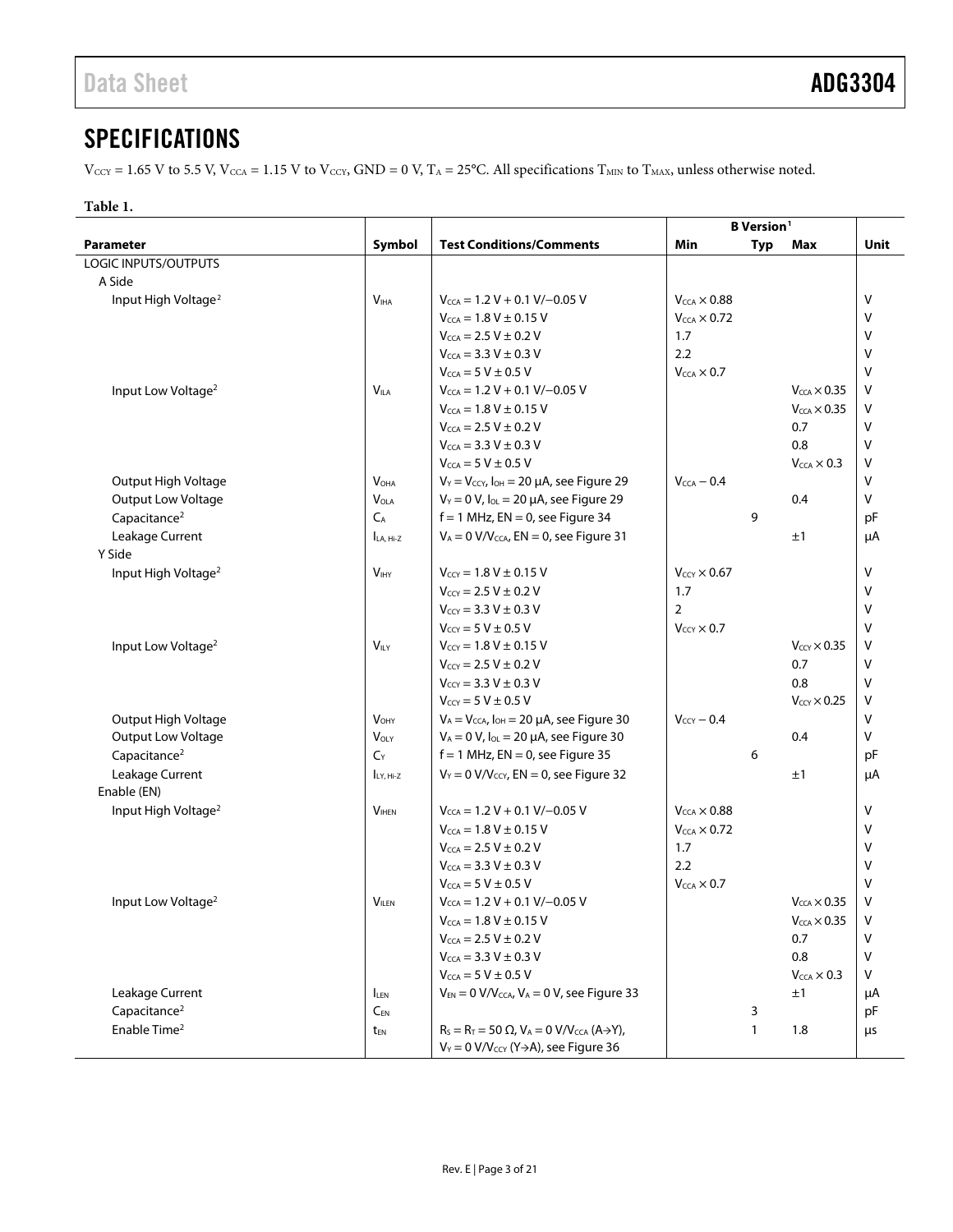|                                                                                                           |                                          |                                                                 |     | <b>B</b> Version <sup>1</sup> |                |      |
|-----------------------------------------------------------------------------------------------------------|------------------------------------------|-----------------------------------------------------------------|-----|-------------------------------|----------------|------|
| <b>Parameter</b>                                                                                          | Symbol                                   | <b>Test Conditions/Comments</b>                                 | Min | <b>Typ</b>                    | Max            | Unit |
| SWITCHING CHARACTERISTICS <sup>2</sup>                                                                    |                                          |                                                                 |     |                               |                |      |
| 3.3 V $\pm$ 0.3 V $\leq$ V <sub>CCA</sub> $\leq$ V <sub>CCY</sub> , V <sub>CCY</sub> = 5 V $\pm$ 0.5 V    |                                          |                                                                 |     |                               |                |      |
| A→Y Level Translation                                                                                     |                                          | $R_s = R_T = 50 \Omega$ , C <sub>L</sub> = 50 pF, see Figure 37 |     |                               |                |      |
| Propagation Delay                                                                                         | $t_{P, A \rightarrow Y}$                 |                                                                 |     | 6                             | 10             | ns   |
| <b>Rise Time</b>                                                                                          | $t_{R, A \rightarrow Y}$                 |                                                                 |     | $\overline{2}$                | 3.5            | ns   |
| <b>Fall Time</b>                                                                                          | $t_{F.A \rightarrow Y}$                  |                                                                 |     | $\overline{2}$                | 3.5            | ns   |
| Maximum Data Rate                                                                                         | $D_{MAX.A \rightarrow Y}$                |                                                                 | 50  |                               |                | Mbps |
| Channel-to-Channel Skew                                                                                   | tskFW. A-Y                               |                                                                 |     | 2                             | 4              | ns   |
| Part-to-Part Skew                                                                                         | t <sub>PPSKEW</sub> , A+Y                |                                                                 |     |                               | 3              | ns   |
| Y→A Level Translation                                                                                     |                                          | $R_s = R_T = 50 \Omega$ , C <sub>L</sub> = 15 pF, see Figure 38 |     |                               |                |      |
| Propagation Delay                                                                                         | $t_{P, Y \rightarrow A}$                 |                                                                 |     | 4                             | 7              | ns   |
| <b>Rise Time</b>                                                                                          | $t_{R, Y \rightarrow A}$                 |                                                                 |     | $\mathbf{1}$                  | 3              | ns   |
| <b>Fall Time</b>                                                                                          | $t_{F, Y \rightarrow A}$                 |                                                                 |     | 3                             | $\overline{7}$ | ns   |
| Maximum Data Rate                                                                                         | $D_{MAX, Y \rightarrow A}$               |                                                                 | 50  |                               |                | Mbps |
| Channel-to-Channel Skew                                                                                   | t <sub>SKEW</sub> , Y <sub>&gt;A</sub>   |                                                                 |     | 2                             | 3.5            | ns   |
| Part-to-Part Skew                                                                                         | <b>t</b> PPSKEW, Y <sub>&gt;A</sub>      |                                                                 |     |                               | $\overline{2}$ | ns   |
| 1.8 V $\pm$ 0.15 V $\leq$ V <sub>CCA</sub> $\leq$ V <sub>CCY</sub> , V <sub>CCY</sub> = 3.3 V $\pm$ 0.3 V |                                          |                                                                 |     |                               |                |      |
| $A \rightarrow Y$ Translation                                                                             |                                          | $R_s = R_T = 50 \Omega$ , C <sub>L</sub> = 50 pF, see Figure 37 |     |                               |                |      |
| Propagation Delay                                                                                         | $t_{P, A \rightarrow Y}$                 |                                                                 |     | 8                             | 11             | ns   |
| <b>Rise Time</b>                                                                                          | $t_{R, A \rightarrow Y}$                 |                                                                 |     | $\overline{2}$                | 5              | ns   |
| <b>Fall Time</b>                                                                                          | $t_{F, A \rightarrow Y}$                 |                                                                 |     | $\overline{2}$                | 5              | ns   |
| Maximum Data Rate                                                                                         | $D_{MAX.A \rightarrow Y}$                |                                                                 | 50  |                               |                | Mbps |
| Channel-to-Channel Skew                                                                                   | t <sub>SKEW</sub> , A <sub>&gt;Y</sub>   |                                                                 |     | $\overline{2}$                | 4              | ns   |
| Part-to-Part Skew                                                                                         | <b>t</b> PPSKEW, A+Y                     |                                                                 |     |                               | 4              | ns   |
| Y→A Translation                                                                                           |                                          | $R_s = R_T = 50 \Omega$ , C <sub>L</sub> = 15 pF, see Figure 38 |     |                               |                |      |
| Propagation Delay                                                                                         | $t_{P, Y \rightarrow A}$                 |                                                                 |     | 5                             | 8              | ns   |
| <b>Rise Time</b>                                                                                          | $t_{R, Y \rightarrow A}$                 |                                                                 |     | $\overline{2}$                | 3.5            | ns   |
| <b>Fall Time</b>                                                                                          | $t_{F, Y \rightarrow A}$                 |                                                                 |     | $\overline{2}$                | 3.5            | ns   |
| Maximum Data Rate                                                                                         | $D_{MAX, Y \rightarrow A}$               |                                                                 | 50  |                               |                | Mbps |
| Channel-to-Channel Skew                                                                                   | t <sub>SKEW</sub> , Y <sub>&gt;A</sub>   |                                                                 |     | $\overline{2}$                | 3              | ns   |
| Part-to-Part Skew                                                                                         |                                          |                                                                 |     |                               | 3              | ns   |
| 1.15 V to 1.3 $V \leq V_{\text{CCA}} \leq V_{\text{CCY}}$ , $V_{\text{CCY}} = 3.3 V \pm 0.3 V$            | <b>t</b> PPSKEW, Y <sub>&gt;A</sub>      |                                                                 |     |                               |                |      |
| $A \rightarrow Y$ Translation                                                                             |                                          | $R_s = R_T = 50 \Omega$ , C <sub>L</sub> = 50 pF, see Figure 37 |     |                               |                |      |
| Propagation Delay                                                                                         | $t_{P, A \rightarrow Y}$                 |                                                                 |     | 9                             | 18             | ns   |
| <b>Rise Time</b>                                                                                          | $t_{R, A \rightarrow Y}$                 |                                                                 |     | 3                             | 5              | ns   |
| <b>Fall Time</b>                                                                                          | $t_{F, A \rightarrow Y}$                 |                                                                 |     | $\overline{2}$                | 5              | ns   |
| Maximum Data Rate                                                                                         | $D_{MAX.A \rightarrow Y}$                |                                                                 | 40  |                               |                | Mbps |
| Channel-to-Channel Skew                                                                                   | t <sub>SKEW</sub> , A <sub>&gt;Y</sub>   |                                                                 |     | $\overline{2}$                | 5              | ns   |
| Part-to-Part Skew                                                                                         |                                          |                                                                 |     |                               | 10             | ns   |
| Y→A Translation                                                                                           | t <sub>PPSKEW</sub> , A+Y                | $R_s = R_T = 50 \Omega$ , C <sub>L</sub> = 15 pF, see Figure 38 |     |                               |                |      |
| Propagation Delay                                                                                         |                                          |                                                                 |     | 5                             | 9              |      |
| <b>Rise Time</b>                                                                                          | $t_{P, Y \rightarrow A}$                 |                                                                 |     | $\overline{2}$                |                | ns   |
| <b>Fall Time</b>                                                                                          | $t_{R, Y \rightarrow A}$                 |                                                                 |     | $\overline{2}$                | 4<br>4         | ns   |
|                                                                                                           | $t_{F, Y \rightarrow A}$                 |                                                                 |     |                               |                | ns   |
| Maximum Data Rate                                                                                         | $D_{MAX, Y \rightarrow A}$               |                                                                 | 40  |                               |                | Mbps |
| Channel-to-Channel Skew                                                                                   | t <sub>SKEW</sub> , Y <sub>&gt;A</sub>   |                                                                 |     | 2                             | 4              | ns   |
| Part-to-Part Skew                                                                                         | t <sub>PPSKEW</sub> , Y <sub>&gt;A</sub> |                                                                 |     |                               | 4              | ns   |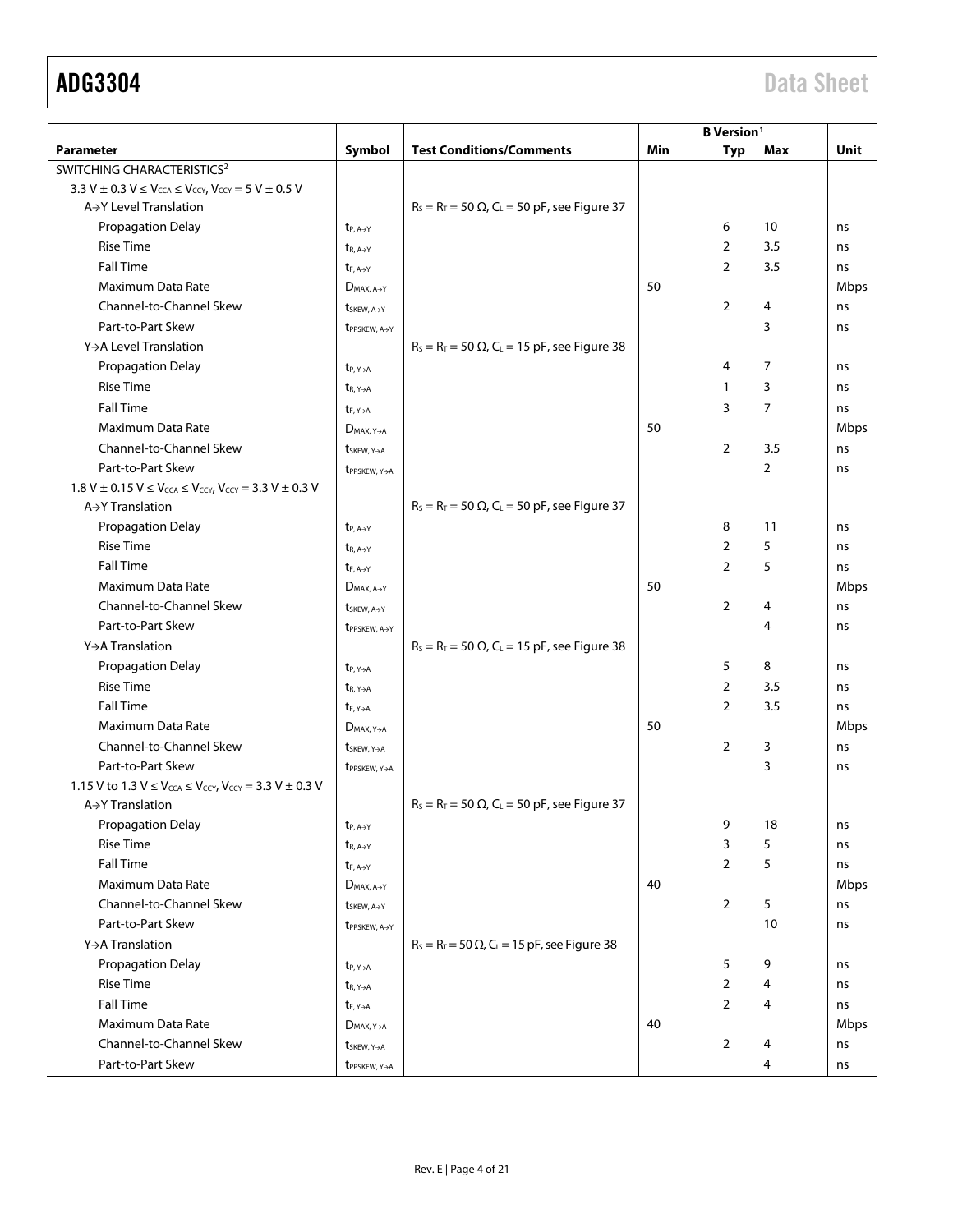<span id="page-4-0"></span>

|                                                                                                          |                                          |                                                                                                         |      | <b>B</b> Version <sup>1</sup> |      |        |
|----------------------------------------------------------------------------------------------------------|------------------------------------------|---------------------------------------------------------------------------------------------------------|------|-------------------------------|------|--------|
| <b>Parameter</b>                                                                                         | Symbol                                   | <b>Test Conditions/Comments</b>                                                                         | Min  | Typ                           | Max  | Unit   |
| 1.15 V to 1.3 $V \leq V_{\text{CCA}} \leq V_{\text{CCY}}$ , $V_{\text{CCY}} = 1.8$ V $\pm$ 0.3 V         |                                          |                                                                                                         |      |                               |      |        |
| $A \rightarrow Y$ Translation                                                                            |                                          | $R_s = R_T = 50 \Omega$ , C <sub>L</sub> = 50 pF, see Figure 37                                         |      |                               |      |        |
| Propagation Delay                                                                                        | $t_{P, A \rightarrow Y}$                 |                                                                                                         |      | 12                            | 25   | ns     |
| <b>Rise Time</b>                                                                                         | $t_{R, A \rightarrow Y}$                 |                                                                                                         |      | $\overline{7}$                | 12   | ns     |
| <b>Fall Time</b>                                                                                         | $t_{F, A \rightarrow Y}$                 |                                                                                                         |      | 3                             | 5    | ns     |
| Maximum Data Rate                                                                                        | $D_{MAX, A \rightarrow Y}$               |                                                                                                         | 25   |                               |      | Mbps   |
| Channel-to-Channel Skew                                                                                  | t <sub>SKEW</sub> , A <sub>&gt;Y</sub>   |                                                                                                         |      | $\overline{2}$                | 5    | ns     |
| Part-to-Part Skew                                                                                        | t <sub>PPSKEW</sub> , A+Y                |                                                                                                         |      |                               | 15   | ns     |
| Y→A Translation                                                                                          |                                          | $R_s = R_T = 50 \Omega$ , C <sub>L</sub> = 15 pF, see Figure 38                                         |      |                               |      |        |
| <b>Propagation Delay</b>                                                                                 | $t_{P, Y \rightarrow A}$                 |                                                                                                         |      | 14                            | 35   | ns     |
| <b>Rise Time</b>                                                                                         | $t_{R, Y \rightarrow A}$                 |                                                                                                         |      | 5                             | 16   | ns     |
| <b>Fall Time</b>                                                                                         | $t_{F, Y \rightarrow A}$                 |                                                                                                         |      | 2.5                           | 6.5  | ns     |
| Maximum Data Rate                                                                                        | $D_{MAX, Y \rightarrow A}$               |                                                                                                         | 25   |                               |      | Mbps   |
| Channel-to-Channel Skew                                                                                  | t <sub>SKEW</sub> , Y <sub>&gt;A</sub>   |                                                                                                         |      | 3                             | 6.5  | ns     |
| Part-to-Part Skew                                                                                        | t <sub>PPSKEW</sub> , Y <sub>&gt;A</sub> |                                                                                                         |      |                               | 23.5 | ns     |
| 2.5 V $\pm$ 0.2 V $\leq$ V <sub>CCA</sub> $\leq$ V <sub>CCY</sub> , V <sub>CCY</sub> = 3.3 V $\pm$ 0.3 V |                                          |                                                                                                         |      |                               |      |        |
| $A \rightarrow Y$ Translation                                                                            |                                          | $R_s = R_T = 50 \Omega$ , C <sub>L</sub> = 50 pF, see Figure 37                                         |      |                               |      |        |
| <b>Propagation Delay</b>                                                                                 | $t_{P, A \rightarrow Y}$                 |                                                                                                         |      | $\overline{7}$                | 10   | ns     |
| <b>Rise Time</b>                                                                                         | $t_{R, A \rightarrow Y}$                 |                                                                                                         |      | 2.5                           | 4    | ns     |
| <b>Fall Time</b>                                                                                         | $t_{F.A \rightarrow Y}$                  |                                                                                                         |      | $\overline{2}$                | 5    | ns     |
| Maximum Data Rate                                                                                        | $D_{MAX.A \rightarrow Y}$                |                                                                                                         | 60   |                               |      | Mbps   |
| <b>Channel-to-Channel Skew</b>                                                                           | $t_{SKEW, A \rightarrow Y}$              |                                                                                                         |      | 1.5                           | 2    | ns     |
| Part-to-Part Skew                                                                                        | t <sub>PPSKEW</sub> , A+Y                |                                                                                                         |      |                               | 4    | ns     |
| $Y \rightarrow A$ Translation                                                                            |                                          | $R_s = R_T = 50 \Omega$ , C <sub>L</sub> = 15 pF, see Figure 38                                         |      |                               |      |        |
| <b>Propagation Delay</b>                                                                                 | $t_{P, Y \rightarrow A}$                 |                                                                                                         |      | 5                             | 8    | ns     |
| <b>Rise Time</b>                                                                                         | $t_{R, Y \rightarrow A}$                 |                                                                                                         |      | $\mathbf{1}$                  | 4    | ns     |
| <b>Fall Time</b>                                                                                         | $t_{F, Y \rightarrow A}$                 |                                                                                                         |      | 3                             | 5    | ns     |
| Maximum Data Rate                                                                                        | $D_{MAX, Y \rightarrow A}$               |                                                                                                         | 60   |                               |      | Mbps   |
| Channel-to-Channel Skew                                                                                  | t <sub>SKEW</sub> , Y <sub>&gt;A</sub>   |                                                                                                         |      | $\overline{2}$                | 3    | ns     |
| Part-to-Part Skew                                                                                        | t <sub>PPSKEW</sub> , Y <sub>&gt;A</sub> |                                                                                                         |      |                               | 3    | ns     |
| POWER REQUIREMENTS                                                                                       |                                          |                                                                                                         |      |                               |      |        |
| Power Supply Voltages                                                                                    | <b>V<sub>CCA</sub></b>                   | $V_{CCA} \leq V_{CCY}$                                                                                  | 1.15 |                               | 5.5  | $\vee$ |
|                                                                                                          | Vccy                                     |                                                                                                         | 1.65 |                               | 5.5  | $\vee$ |
| Quiescent Power Supply Current                                                                           | <b>I</b> CCA                             | $V_A = 0$ V/V <sub>CCA</sub> , $V_Y = 0$ V/V <sub>CCY</sub> ,<br>$V_{CCA} = V_{CCY} = 5.5 V$ , $EN = 1$ |      | 0.17                          | 5    | μA     |
|                                                                                                          | Iccy                                     | $V_A = 0$ V/V <sub>CCA</sub> , $V_Y = 0$ V/V <sub>CCY</sub> ,<br>$V_{CCA} = V_{CCY} = 5.5 V, EN = 1$    |      | 0.27                          | 5    | μA     |
| Three-State Mode Power Supply Current                                                                    | $IHi-Z.A$                                | $V_{CCA} = V_{CCY} = 5.5 V$ , EN = 0                                                                    |      | 0.1                           | 5    | μA     |
|                                                                                                          | Hi-Z, Y                                  | $V_{CCA} = V_{CCY} = 5.5 V$ , $EN = 0$                                                                  |      | 0.1                           | 5    | μA     |

 $1$  T<sub>A</sub> for typical specifications is 25 $^{\circ}$ C.

<sup>2</sup> Guaranteed by design, not production tested.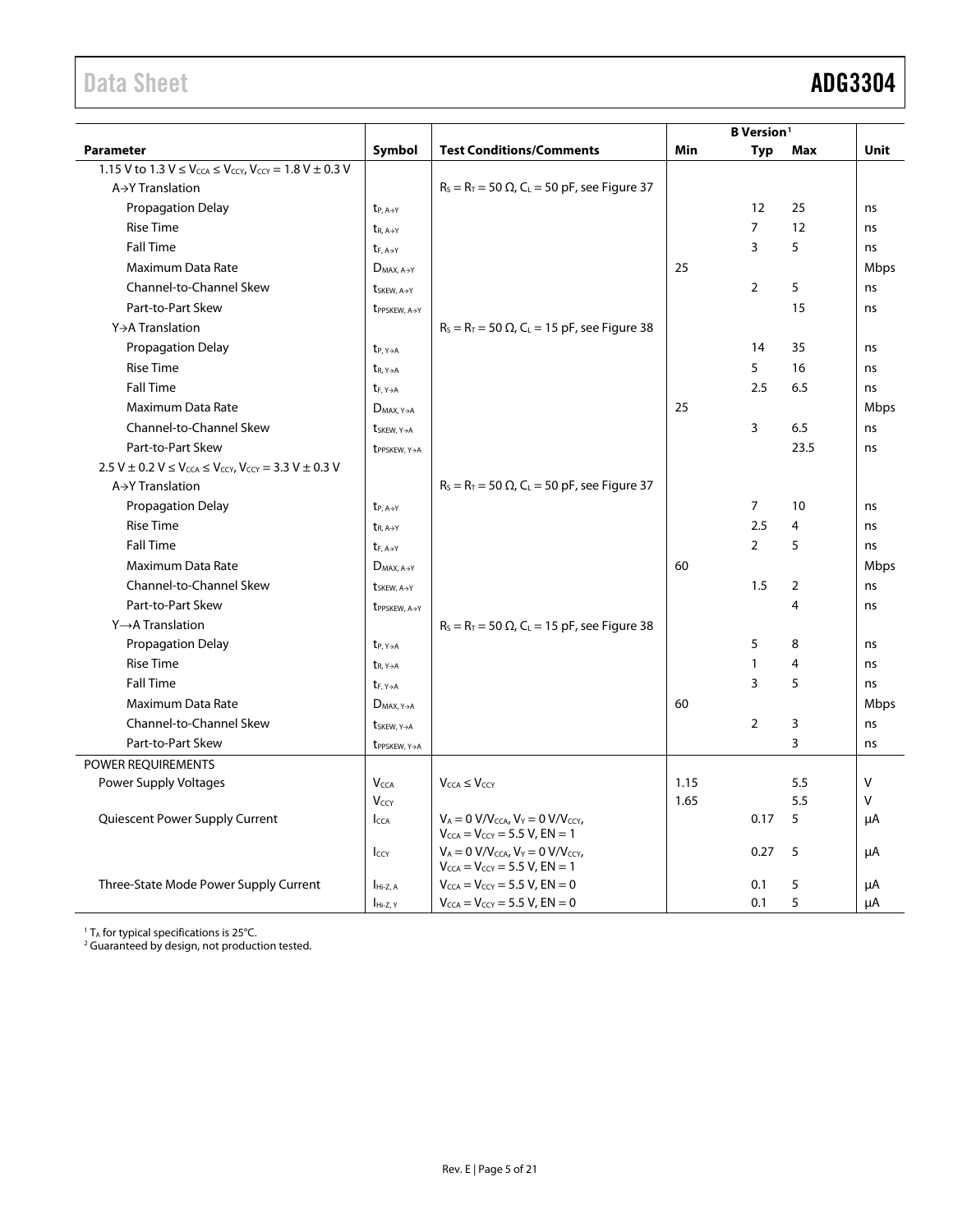# <span id="page-5-0"></span>ABSOLUTE MAXIMUM RATINGS

 $T_A = 25$ °C, unless otherwise noted.

### **Table 2.**

| <b>Parameter</b>                                | Rating                                 |
|-------------------------------------------------|----------------------------------------|
| V <sub>CCA</sub> to GND                         | $-0.3 V$ to $+7 V$                     |
| V <sub>CCY</sub> to GND                         | $V_{CCA}$ to $+7$ V                    |
| Digital Inputs (A)                              | $-0.3$ V to (V <sub>CCA</sub> + 0.3 V) |
| Digital Inputs (Y)                              | $-0.3$ V to (V <sub>CCY</sub> + 0.3 V) |
| FN to GND                                       | $-0.3$ V to $+7$ V                     |
| Operating Temperature Range                     | $-40^{\circ}$ C to $+85^{\circ}$ C     |
| Storage Temperature Range                       | $-65^{\circ}$ C to +150 $^{\circ}$ C   |
| Junction Temperature                            | $150^{\circ}$ C                        |
| $\theta_{JA}$ Thermal Impedance (4-Layer Board) |                                        |
| 14-Lead TSSOP                                   | 89.21°C/W                              |
| 12-Ball WLCSP                                   | 120°C/W                                |
| 20-Lead LECSP                                   | 30.4°C/W                               |
| Lead Temperature, Soldering                     | As per JEDEC J-STD-020                 |

Stresses at or above those listed under Absolute Maximum Ratings may cause permanent damage to the product. This is a stress rating only; functional operation of the product at these or any other conditions above those indicated in the operational section of this specification is not implied. Operation beyond the maximum operating conditions for extended periods may affect product reliability.

Only one absolute maximum rating can be applied at any one time.

### <span id="page-5-1"></span>**ESD CAUTION**



ESD (electrostatic discharge) sensitive device. Charged devices and circuit boards can discharge without detection. Although this product features patented or proprietary protection circuitry, damage may occur on devices subjected to high energy ESD. Therefore, proper ESD precautions should be taken to avoid performance degradation or loss of functionality.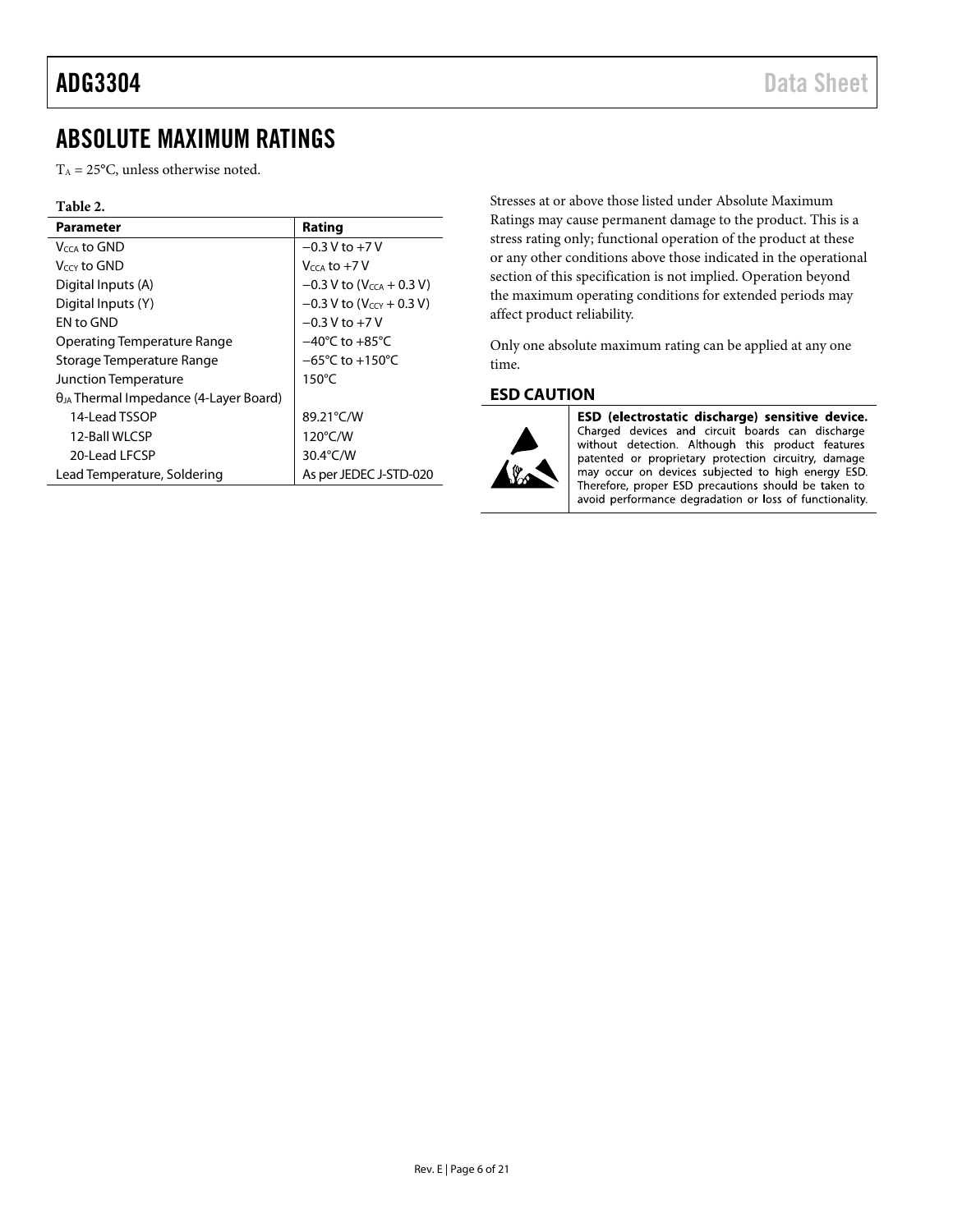# <span id="page-6-0"></span>PIN CONFIGURATIONS AND FUNCTION DESCRIPTIONS



*Figure 2. 14-Lead TSSOP Pin Configuration*



*Figure 3. 20-Lead LFCSP Pin Configuration*

| Table 3. 14-Lead TSSOP and 20-lead LFCSP Pin Function Descriptions |  |
|--------------------------------------------------------------------|--|
| <b>Dis Next</b>                                                    |  |

| Pin No.        |                            |                         |                                                                                                                                    |  |
|----------------|----------------------------|-------------------------|------------------------------------------------------------------------------------------------------------------------------------|--|
| <b>TSSOP</b>   | <b>LFCSP</b>               | <b>Mnemonic</b>         | <b>Description</b>                                                                                                                 |  |
|                | 19                         | <b>V</b> <sub>CCA</sub> | Power Supply Voltage Input for the A1 to A4 I/O Pins (1.15 $V \leq V_{\text{CCA}} \leq V_{\text{cc}}$ ).                           |  |
|                | 20                         | A1                      | Input/Output A1. Referenced to V <sub>CCA</sub> .                                                                                  |  |
|                |                            | A <sub>2</sub>          | Input/Output A2. Referenced to V <sub>CCA</sub> .                                                                                  |  |
|                |                            | A <sub>3</sub>          | Input/Output A3. Referenced to V <sub>CCA</sub> .                                                                                  |  |
|                | 4                          | A4                      | Input/Output A4. Referenced to $V_{\text{CCA}}$ .                                                                                  |  |
| 6, 9           | 1, 5, 6, 7, 10, 11, 15, 16 | NC.                     | No Connect.                                                                                                                        |  |
|                | 8                          | <b>GND</b>              | Ground.                                                                                                                            |  |
| 8              | 9                          | EN                      | Active High Enable Input.                                                                                                          |  |
| 10             | 12                         | Y4                      | Input/Output Y4. Referenced to $V_{\rm CCY}$ .                                                                                     |  |
| 11             | 13                         | Y <sub>3</sub>          | Input/Output Y3. Referenced to Vccy.                                                                                               |  |
| 12             | 14                         | Y <sub>2</sub>          | Input/Output Y2. Referenced to $V_{\text{CCY}}$ .                                                                                  |  |
| 13             | 17                         | Y <sub>1</sub>          | Input/Output Y1. Referenced to Vccy.                                                                                               |  |
| 14             | 18                         | $V_{CCY}$               | Power Supply Voltage Input for the Y1 to Y4 I/O Pins (1.65 V $\leq$ V <sub>CCY</sub> $\leq$ 5.5 V).                                |  |
| Not applicable | 0                          | <b>EPAD</b>             | Exposed Paddle. The exposed paddle can be tied to GND or left floating. Do<br>not tie it to V <sub>CCA</sub> or V <sub>CCY</sub> . |  |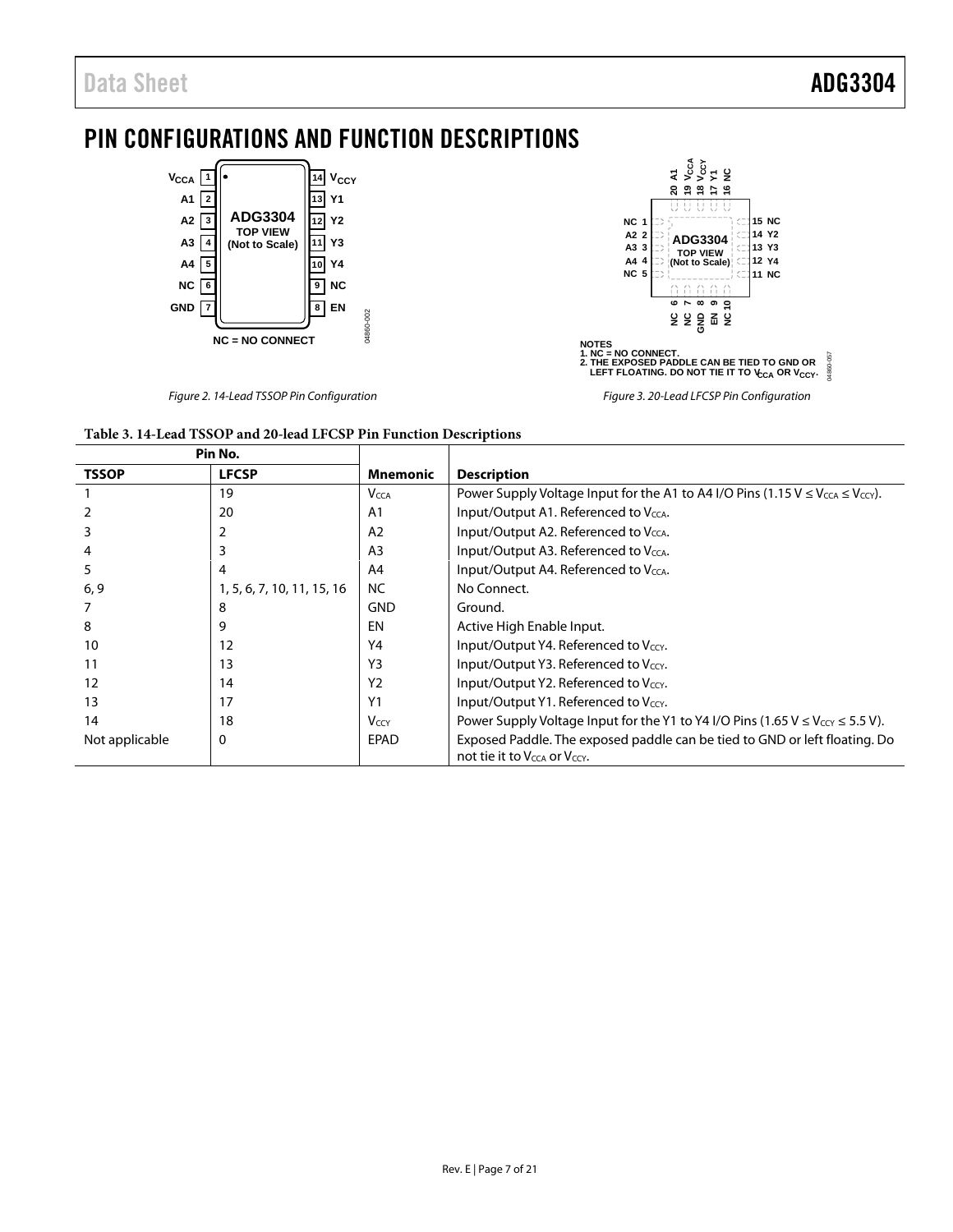

*Figure 4. 12-Ball WLCSP Pin Configuration*

| Table 4. 12-Ball WLCSP Pin Function Descriptions |  |  |  |
|--------------------------------------------------|--|--|--|
|--------------------------------------------------|--|--|--|

| Pin No.        | <b>Mnemonic</b>         | <b>Description</b>                                                                                              |
|----------------|-------------------------|-----------------------------------------------------------------------------------------------------------------|
| A <sub>1</sub> | Y1                      | Input/Output Y1. Referenced to Vccy.                                                                            |
| B1             | Y <sub>2</sub>          | Input/Output Y2. Referenced to Vccy.                                                                            |
|                | Y3                      | Input/Output Y3. Referenced to Vccy.                                                                            |
| D1             | Y4                      | Input/Output Y4. Referenced to Vccy.                                                                            |
| A2             | <b>V</b> <sub>CCY</sub> | Power Supply Voltage Input for the Y1 to Y4 I/O Pins (1.65 $V \leq V_{CCY} \leq 5.5 V$ ).                       |
| <b>B2</b>      | <b>V</b> <sub>CCA</sub> | Power Supply Voltage Input for the A1 to A4 I/O Pins (1.15 V $\leq$ V <sub>CCA</sub> $\leq$ V <sub>CCY</sub> ). |
| C <sub>2</sub> | EN                      | Active High Enable Input.                                                                                       |
| D <sub>2</sub> | <b>GND</b>              | Ground.                                                                                                         |
| A3             | A <sub>1</sub>          | Input/Output A1. Referenced to Vcca.                                                                            |
| B <sub>3</sub> | A <sub>2</sub>          | Input/Output A2. Referenced to V <sub>CCA</sub> .                                                               |
| C3             | A <sub>3</sub>          | Input/Output A3. Referenced to V <sub>CCA</sub> .                                                               |
| D <sub>3</sub> | A4                      | Input/Output A4. Referenced to V <sub>CCA</sub> .                                                               |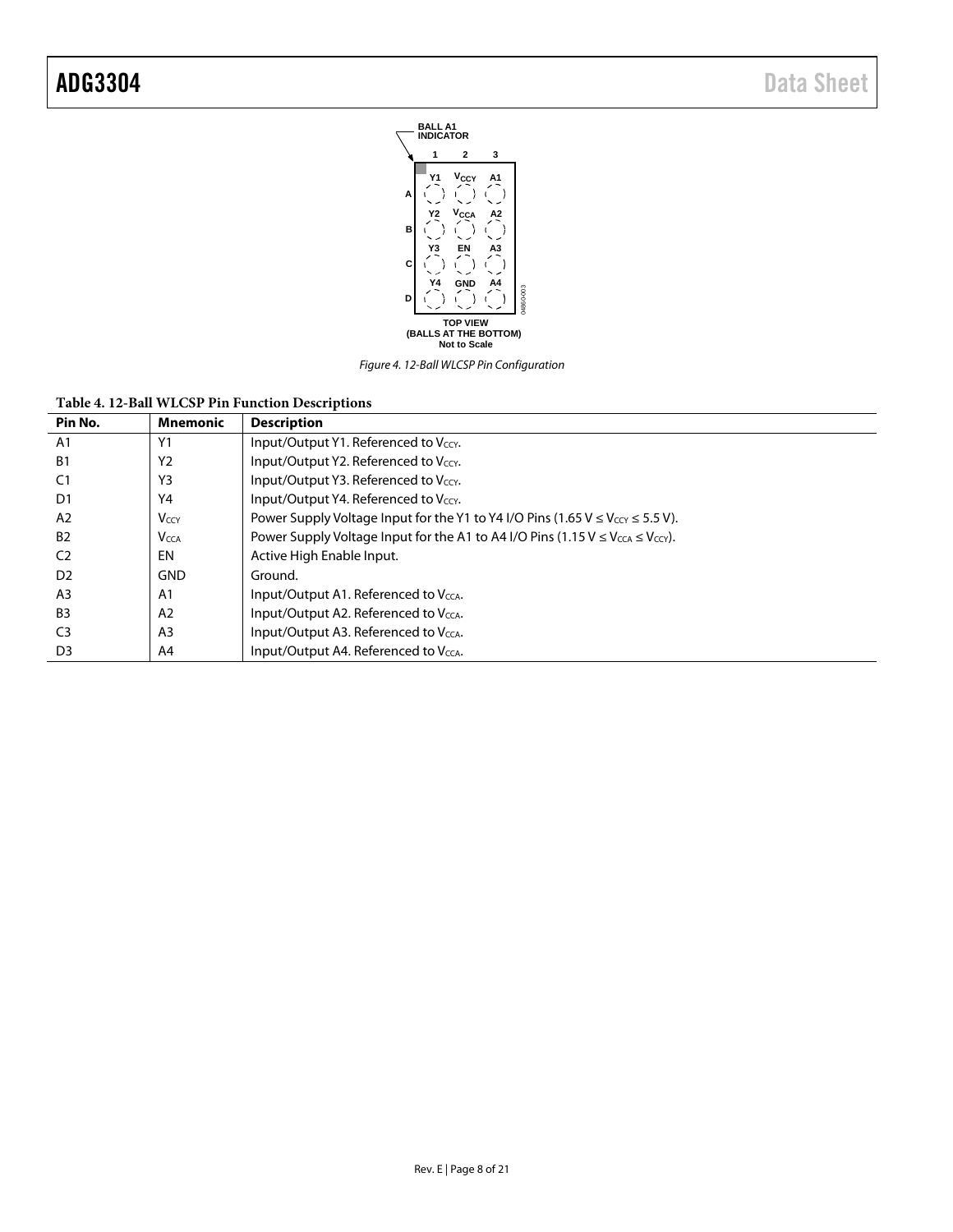# <span id="page-8-0"></span>TYPICAL PERFORMANCE CHARACTERISTICS



*Figure 5. ICCA vs. Data Rate (A→Y Level Translation)*



*Figure 6. ICCY vs. Data Rate (A→Y Level Translation)*



*Figure 7. ICCA vs. Data Rate (Y→A Level Translation)*



*Figure 8. ICCY vs. Data Rate (Y→A Level Translation)*



*Figure 9. ICCY vs. Capacitive Load at Pin Y for A→Y (1.2 V→1.8 V) Level Translation*



*Figure 10. ICCA vs. Capacitive Load at Pin A for Y→A (1.8 V→1.2 V) Level Translation*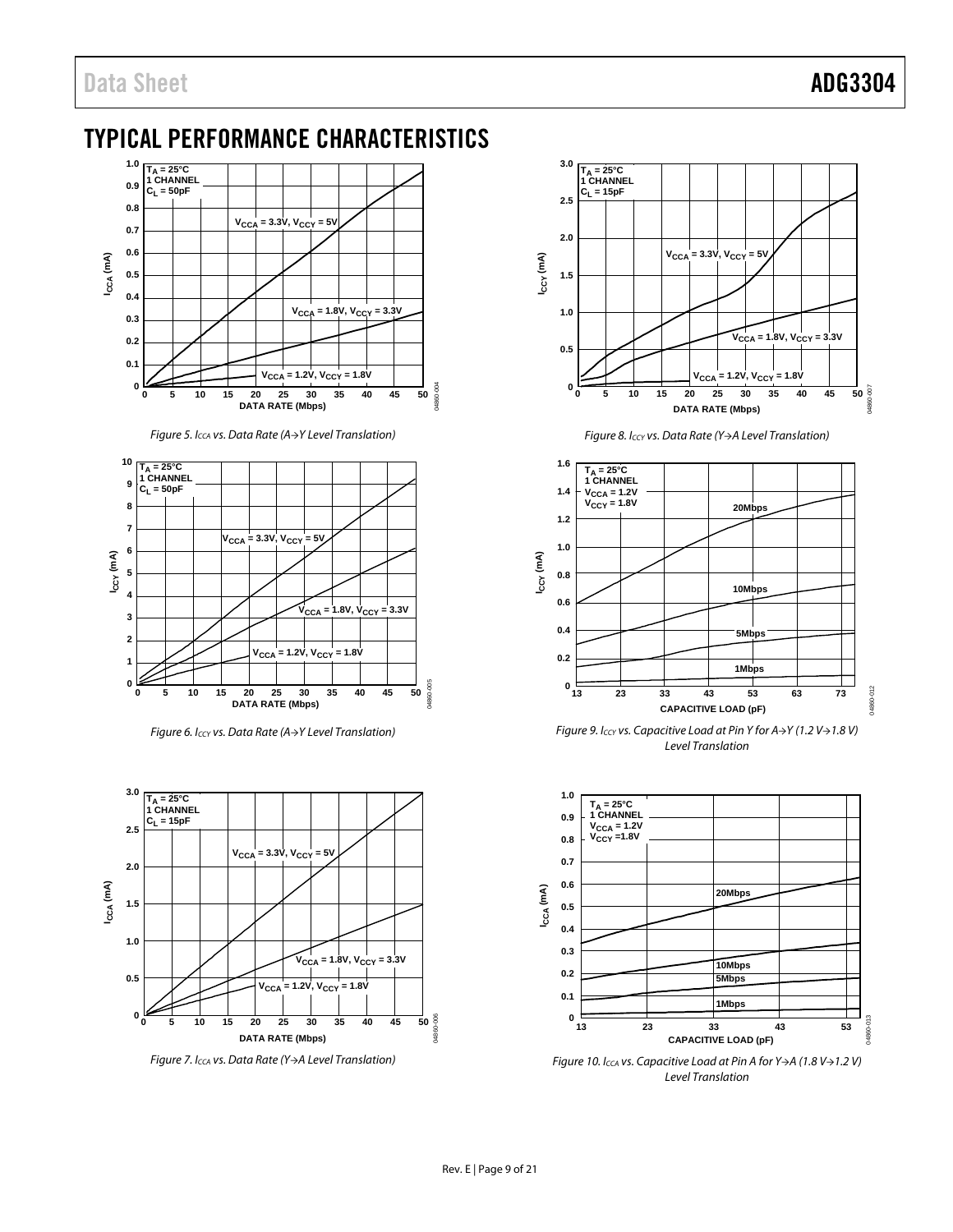

*Figure 11. ICCY vs. Capacitive Load at Pin Y for A→Y (1.8 V→3.3 V) Level Translation*



*Figure 12. ICCA vs. Capacitive Load at Pin A for Y→A (3.3 V→1.8 V) Level Translation*



*Figure 13. ICCY vs. Capacitive Load at Pin Y for A→Y (3.3 V→5 V) Level Translation*



*Figure 14. ICCA vs. Capacitive Load at Pin A for Y→A (5 V→3.3 V) Level Translation*



*Figure 15. Rise Time vs. Capacitive Load at Pin Y (A→Y Level Translation)*



*Figure 16. Fall Time vs. Capacitive Load at Pin Y (A→Y Level Translation)*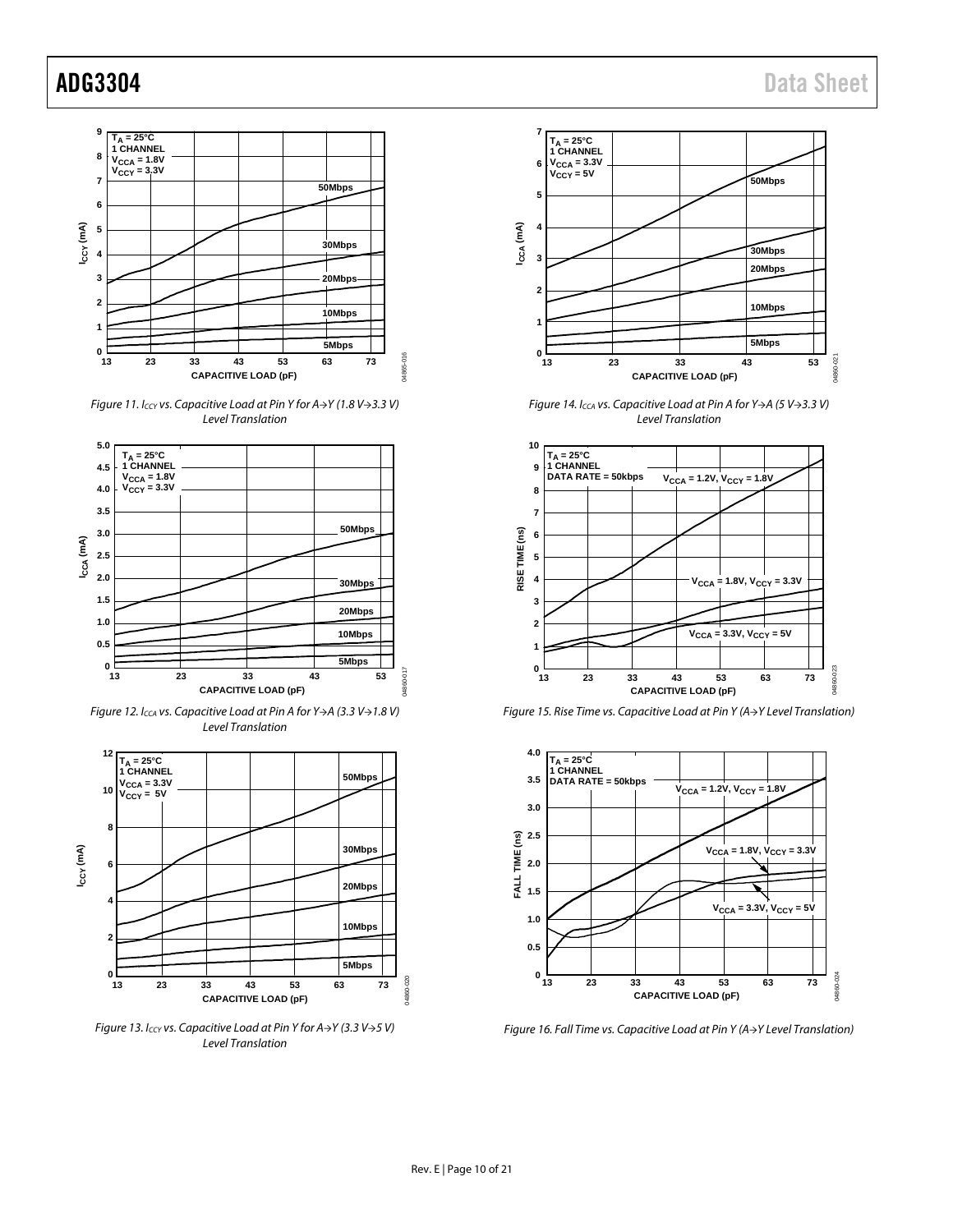

*Figure 17. Rise Time vs. Capacitive Load at Pin A (Y→A Level Translation)*



*Figure 18. Fall Time vs. Capacitive Load at Pin A (Y→A Level Translation)*



**Figure 19. Propagation Delay (tPLH) vs.** *Capacitive Load at Pin Y (A→Y Level Translation)*



**Figure 20. Propagation Delay (tPHL) vs.** *Capacitive Load at Pin Y (A→Y Level Translation)*



*Figure 21. Propagation Delay (t<sub>PLH</sub>) vs. Capacitive Load at Pin A (Y→A Level Translation)*



**Figure 22. Propagation Delay (tPHL) vs.** *Capacitive Load at Pin A (Y→A Level Translation)*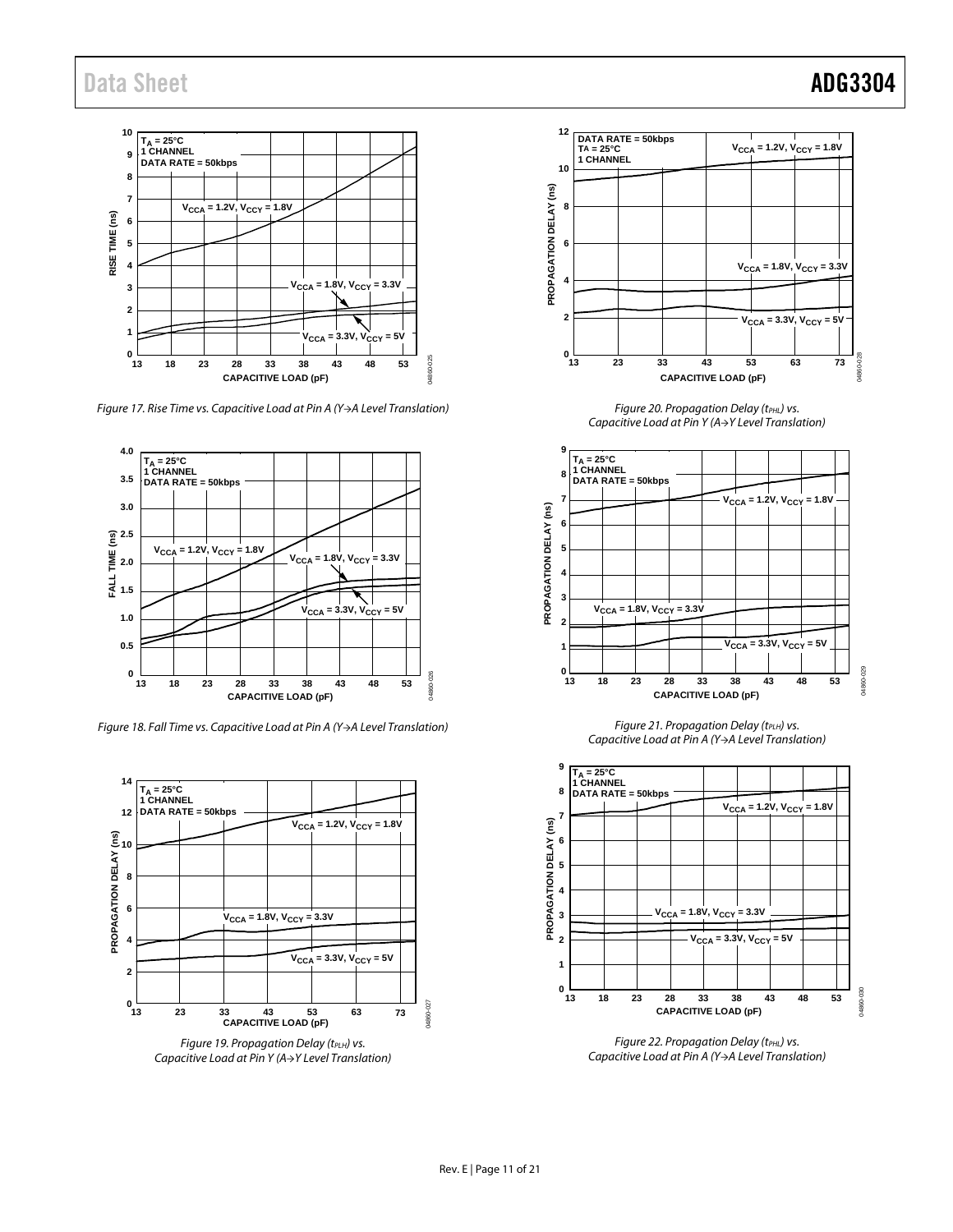

*Figure 23. Eye Diagram at Y Output (1.2 V to 1.8 V Level Translation, 25 Mbps)*



*Figure 24. Eye Diagram at A Output (1.8 V to 1.2 V Level Translation, 25 Mbps)*



*Figure 25. Eye Diagram at Y Output (1.8 V to 3.3 V Level Translation, 50 Mbps)*



*Figure 26. Eye Diagram at A Output (3.3 V to 1.8 V Level Translation, 50 Mbps)*



*Figure 27. Eye Diagram at Y Output (3.3 V to 5 V Level Translation, 50 Mbps)*



*Figure 28. Eye Diagram at A Output (5 V to 3.3 V Level Translation, 50 Mbps)*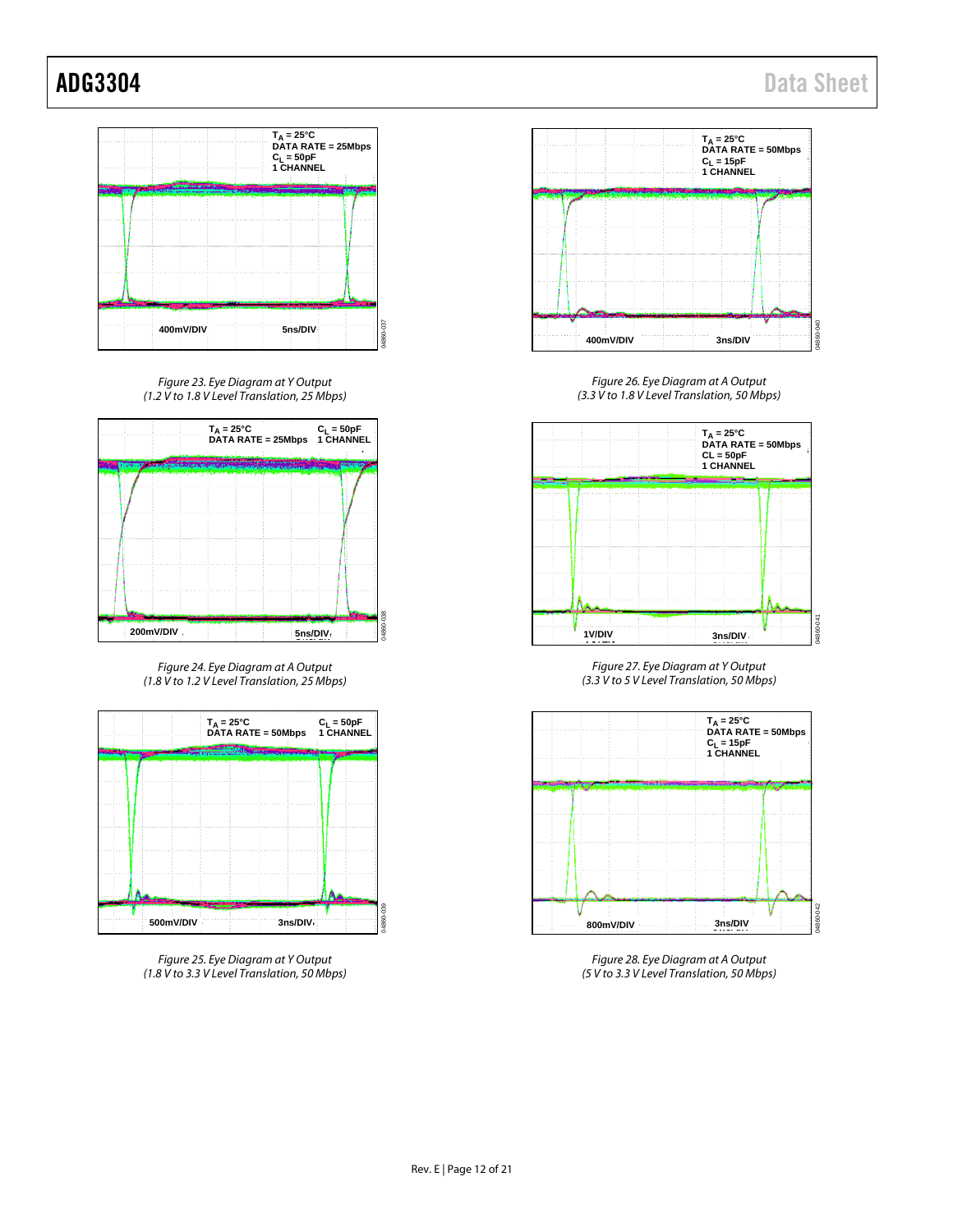# TEST CIRCUITS



*Figure 29. VOH/VOL Voltages at Pin A*



<span id="page-12-4"></span>*Figure 32. Three-State Leakage Current at Pin Y*

<span id="page-12-0"></span>

*Figure 30. VOH/VOL Voltages at Pin Y*

<span id="page-12-3"></span>

<span id="page-12-2"></span>*Figure 31. Three-State Leakage Current at Pin A*



*Figure 33. EN Pin Leakage Current*



<span id="page-12-1"></span>*Figure 34. Capacitance at Pin A*

<span id="page-12-5"></span>04860-044

4860-044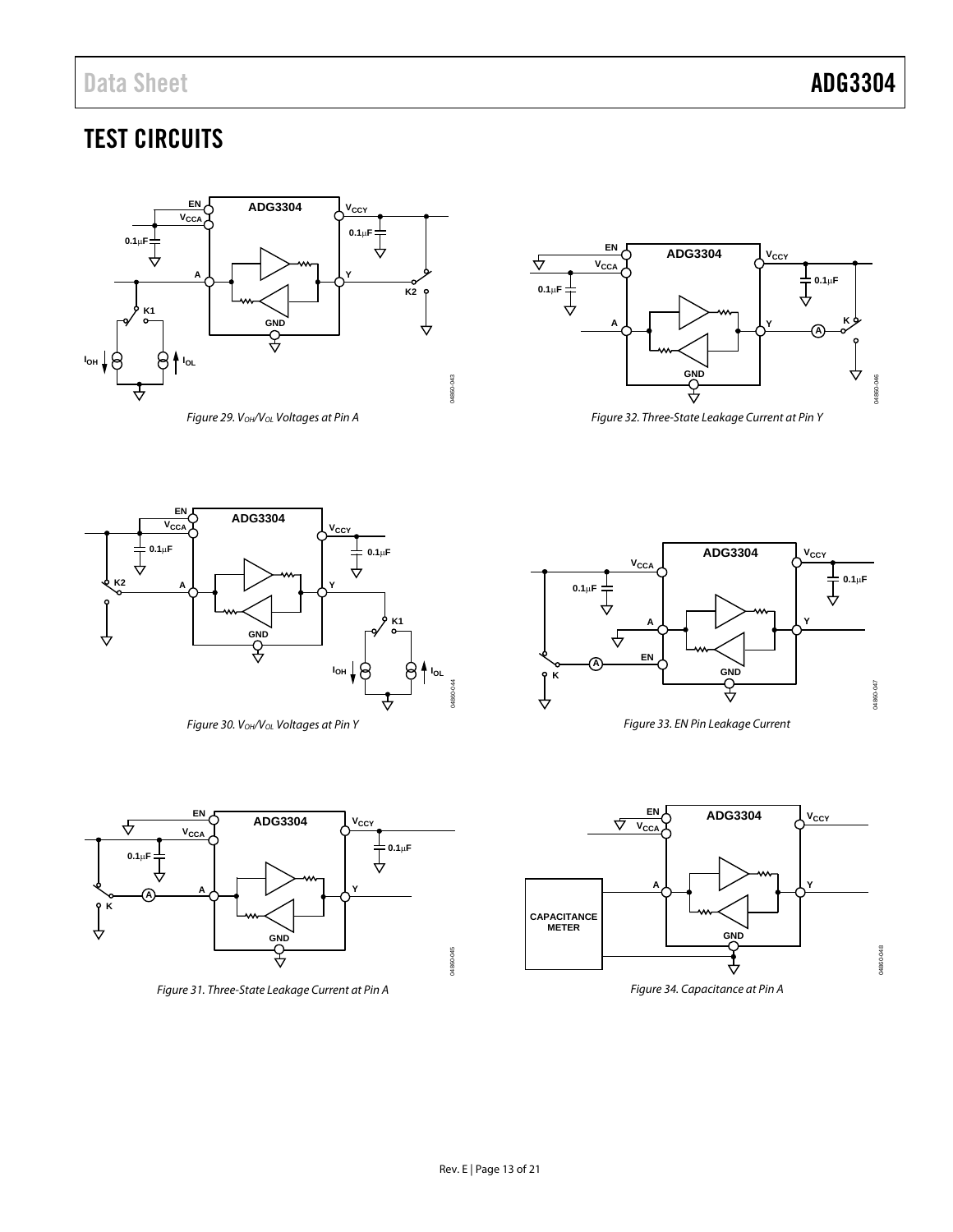<span id="page-13-0"></span>

<span id="page-13-1"></span>04860-050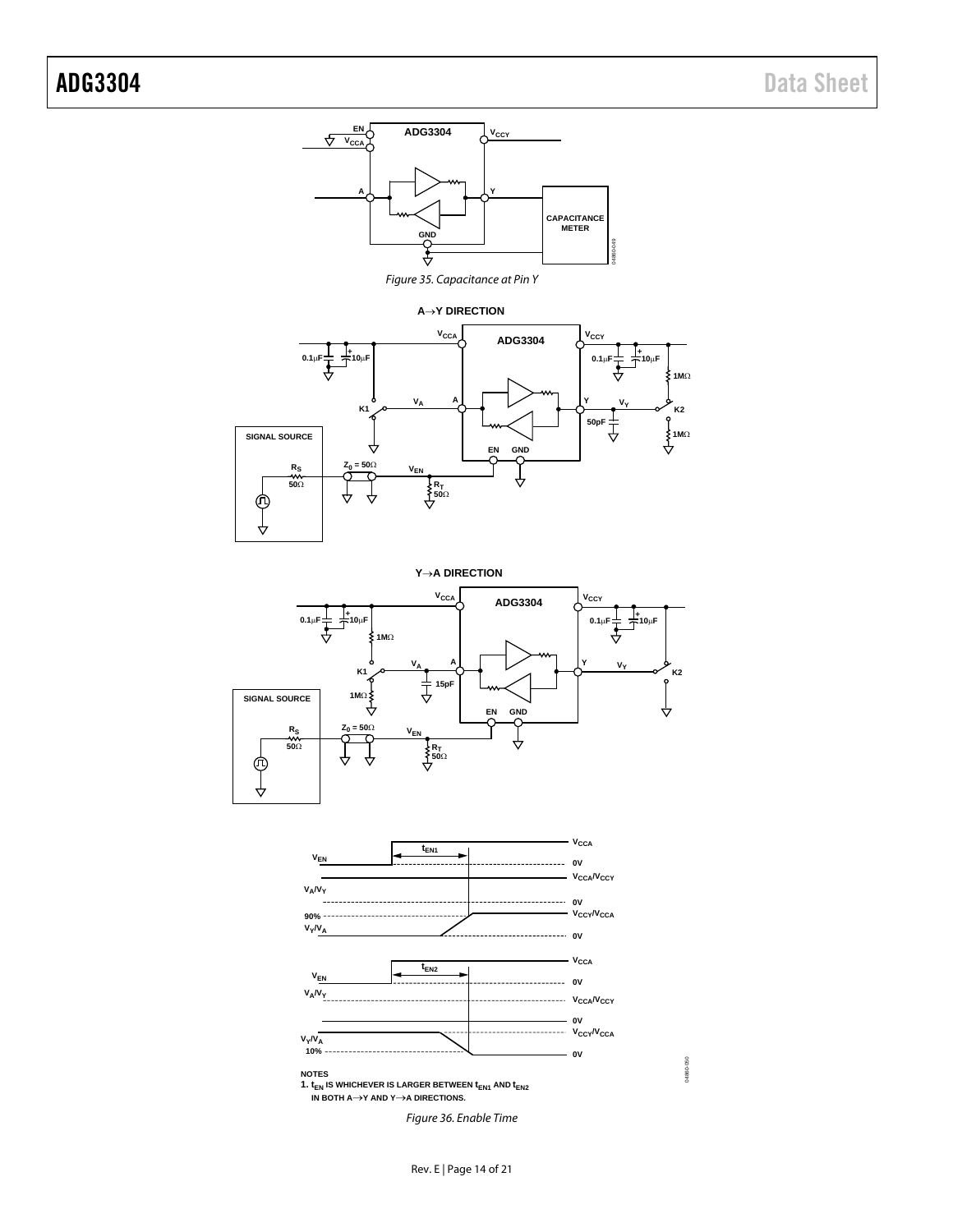

<span id="page-14-1"></span><span id="page-14-0"></span>*Figure 37. Switching Characteristics(A→Y Level Translation)*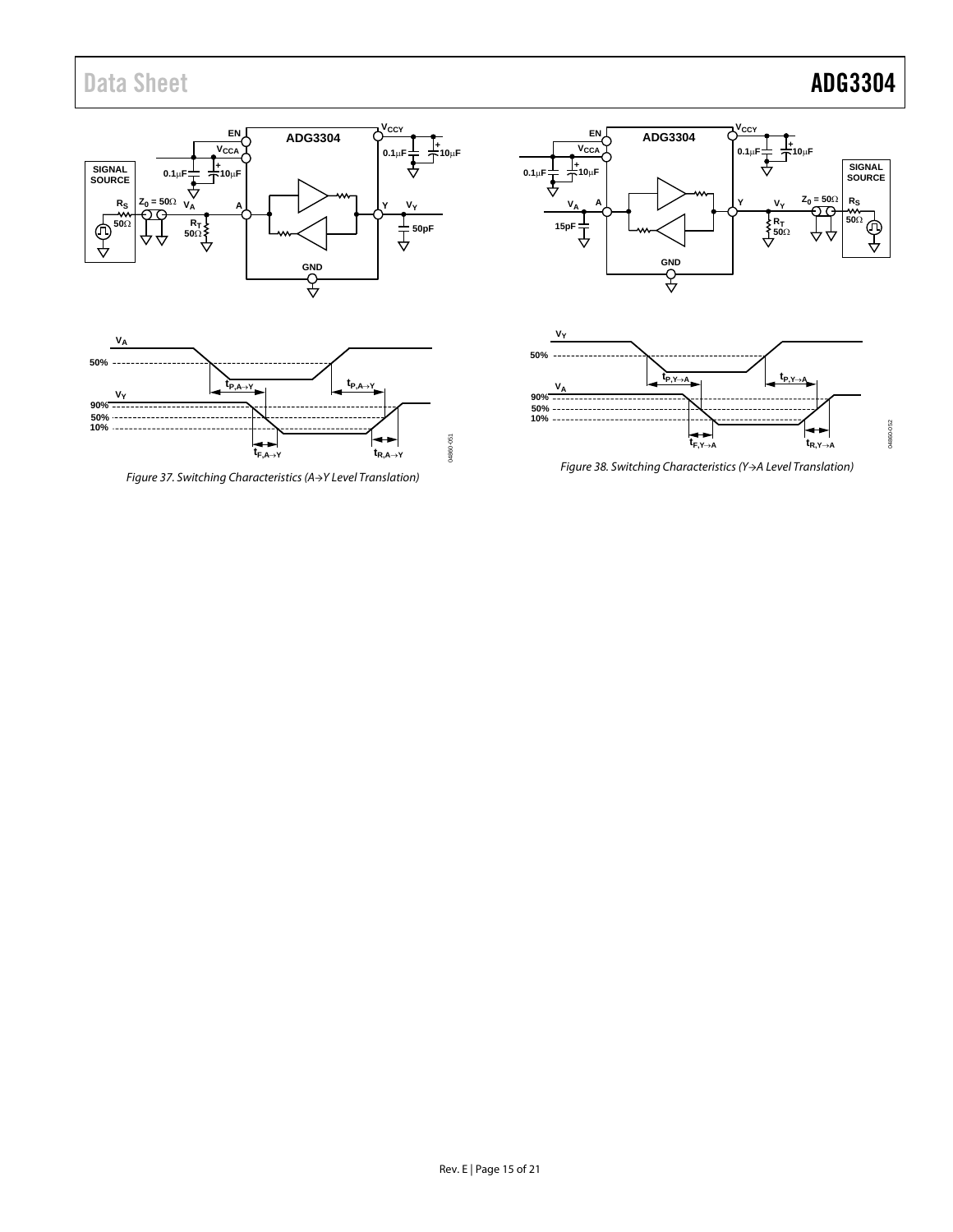## <span id="page-15-0"></span>**TERMINOLOGY**

**VIHA**

Logic input high voltage at Pin A1 to Pin A4.

 $V<sub>II.A</sub>$ Logic input low voltage at Pin A1 to Pin A4.

**VOHA** Logic output high voltage at Pin A1 to Pin A4.

**VOLA** Logic output low voltage at Pin A1 to Pin A4.

**CA** Capacitance measured at Pin A1 to Pin A4 ( $EN = 0$ ).

**ILA, Hi-Z** Leakage current at Pin A1 to Pin A4 when  $EN = 0$  (high impedance state at Pin A1 to Pin A4).

**VIHY** Logic input high voltage at Pin Y1 to Pin Y4.

**VILY** Logic input low voltage at Pin Y1 to Pin Y4.

**VOHY** Logic output high voltage at Pin Y1 to Pin Y4.

**VOLY** Logic output low voltage at Pin Y1 to Pin Y4.

 $C_{\rm V}$ Capacitance measured at Pin Y1 to Pin Y4 ( $EN = 0$ ).

**ILY, Hi-Z** Leakage current at Pin Y1 to Pin Y4 when  $EN = 0$  (high impedance state at Pin Y1 to Pin Y4).

**VIHEN** Logic input high voltage at the EN pin.

**VILEN** Logic input low voltage at the EN pin.

**CEN** Capacitance measured at EN pin.

**ILEN** Enable (EN) pin leakage current.

**tEN** Three-state enable time for Pin A1 to Pin A4 and Pin Y1 to Pin Y4.

 $t_{P, A \rightarrow Y}$ Propagation delay when translating logic levels in the A→Y direction.

**tR, A→Y** Rise time when translating logic levels in the A→Y direction.  $T_{F, A \rightarrow Y}$ 

Fall time when translating logic levels in the A→Y direction.

**DMAX, A→Y**

Guaranteed data rate when translating logic levels in the  $A \rightarrow Y$ direction under the driving and loading conditions specified in [Table 1.](#page-2-1)

**TSKEW, A→Y**

Difference between propagation delays on any two channels when translating logic levels in the A→Y direction.

**tPPSKEW, A→Y**

Difference in propagation delay between any one channel and the same channel on a different part (under same driving/ loading conditions) when translating in the A→Y direction.

**tP, Y→A** Propagation delay when translating logic levels in the Y→A direction.

 $t_{R}$ ,  $v_{\rightarrow A}$ Rise time when translating logic levels in the Y→A direction.

 $t_F, Y \rightarrow A$ Fall time when translating logic levels in the Y→A direction.

**DMAX, Y→A** Guaranteed data rate when translating logic levels in the Y→A direction under the driving and loading conditions specified in [Table 1.](#page-2-1)

**tSKEW, Y→A** Difference between propagation delays on any two channels when translating logic levels in the Y→A direction.

**tPPSKEW, Y→A**

Difference in propagation delay between any one channel and the same channel on a different part (under the same driving/ loading conditions) when translating in the Y→A direction.

 $V_{\text{CCA}}$ V<sub>CCA</sub> supply voltage.

 $V_{CCY}$ V<sub>CCY</sub> supply voltage.

**ICCA** V<sub>CCA</sub> supply current.

**ICCY** V<sub>CCY</sub> supply current.

 $I<sub>Hi-Z, A</sub>$  $V_{\text{CCA}}$  supply current during three-state mode (EN = 0).

 $I<sub>Hi-7</sub>$  y  $V_{\text{CCY}}$  supply current during three-state mode (EN = 0).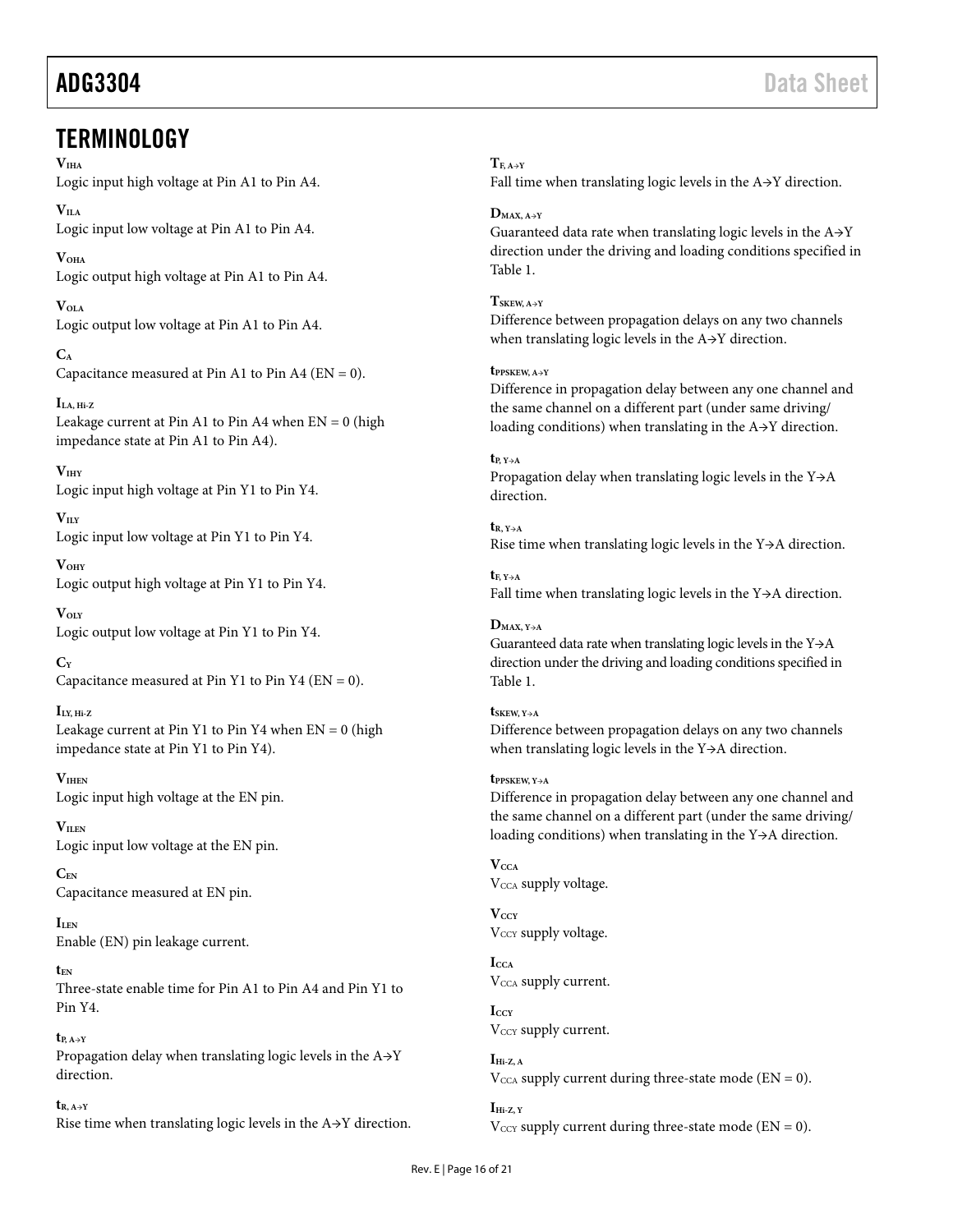# <span id="page-16-0"></span>THEORY OF OPERATION

The [ADG3304](http://www.analog.com/ADG3304?doc=adg3304.pdf) level translator allows the level shifting necessary for data transfer in a system where multiple supply voltages are used. The device requires two supplies,  $V_{\text{CCA}}$  and  $V_{\text{CCY}}$  ( $V_{\text{CCA}}$ ) V<sub>CCY</sub>). These supplies set the logic levels on each side of the device. When driving the A pins, the device translates the  $V_{\text{CCA}}$ compatible logic levels to  $V_{\text{CCY}}$ -compatible logic levels available at the Y pins. Similarly, because the device is capable of bidirectional translation, when driving the Y pins, the  $V_{\text{CCY}}$ compatible logic levels are translated to  $V_{\text{CCA}}$ -compatible logic levels available at the A pins. When  $EN = 0$ , Pin A1 to Pin A4 and Pin Y1 to Pin Y4 are three-stated. When EN is driven high, the [ADG3304](http://www.analog.com/ADG3304?doc=adg3304.pdf) goes into normal operation mode and performs level translation.

## <span id="page-16-1"></span>**LEVEL TRANSLATOR ARCHITECTURE**

The [ADG3304](http://www.analog.com/ADG3304?doc=adg3304.pdf) consists of four bidirectional channels. Each channel can translate logic levels in either the A→Y or the Y→A direction. It uses a one-shot accelerator architecture, which ensures excellent switching characteristics. [Figure 39](#page-16-6) shows a simplified block diagram of a bidirectional channel.



*Figure 39. Simplified Block Diagram of a[n ADG3304](http://www.analog.com/ADG3304?doc=adg3304.pdf) Channel*

<span id="page-16-6"></span>The logic level translation in the A→Y direction is performed using a level translator (U1) and an inverter (U2), while the translation in the Y→A direction is performed using Inverter U3 and Inverter U4. The one-shot generator detects a rising or falling edge present on either the A side or the Y side of the channel. It sends a short pulse that turns on the PMOS transistors (T1 to T2) for a rising edge, or the NMOS transistors (T3 to T4) for a falling edge. This charges/discharges the capacitive load faster, which results in faster rise and fall times.

The inputs of the unused channels (A or Y) should be tied to their corresponding  $V_{CC}$  rail ( $V_{CCA}$  or  $V_{CCY}$ ) or to GND.

## <span id="page-16-2"></span>**INPUT DRIVING REQUIREMENTS**

To ensure correct operation of the [ADG3304,](http://www.analog.com/ADG3304?doc=adg3304.pdf) the circuit that drives the input of th[e ADG3304](http://www.analog.com/ADG3304?doc=adg3304.pdf) channels should have an output impedance of less than or equal to 150  $Ω$  and a minimum peak current driving capability of 36 mA.

## <span id="page-16-3"></span>**OUTPUT LOAD REQUIREMENTS**

The [ADG3304](http://www.analog.com/ADG3304?doc=adg3304.pdf) level translator is designed to drive CMOScompatible loads. If current-driving capability is required, it is recommended to use buffers between th[e ADG3304](http://www.analog.com/ADG3304?doc=adg3304.pdf) outputs and the load.

## <span id="page-16-4"></span>**ENABLE OPERATION**

The [ADG3304](http://www.analog.com/ADG3304?doc=adg3304.pdf) provides three-state operation at the A and Y I/O pins by using the enable pin (EN), as shown i[n Table 5.](#page-16-7)

### <span id="page-16-7"></span>**Table 5. Truth Table**

| EN                                 | Y I/O Pins                    | A I/O Pins                    |  |  |
|------------------------------------|-------------------------------|-------------------------------|--|--|
|                                    | $Hi - 71$                     | $Hi-Z1$                       |  |  |
|                                    | Normal operation <sup>2</sup> | Normal operation <sup>2</sup> |  |  |
| <sup>1</sup> High impedance state. |                               |                               |  |  |

<sup>2</sup> In normal operation, th[e ADG3304](http://www.analog.com/ADG3304?doc=adg3304.pdf) performs level translation.

While  $EN = 0$ , the  $ADG3304$  enters into three-state mode. In this mode, the current consumption from both the  $V_{\text{CCA}}$  and  $V_{\text{CCY}}$ supplies is reduced, allowing the user to save power, which is critical, especially on battery-operated systems. The EN input pin can be driven with either  $V_{\text{CCA}}$ -compatible or  $V_{\text{CCY}}$ -compatible logic levels.

### <span id="page-16-5"></span>**POWER SUPPLIES**

For proper operation of the [ADG3304,](http://www.analog.com/ADG3304?doc=adg3304.pdf) the voltage applied to the  $V_{\text{CCA}}$  must be less than or equal to the voltage applied to  $V_{\text{ccY}}$ . To meet this condition, the recommended power-up sequence is V<sub>CCY</sub> first and then V<sub>CCA</sub>. Th[e ADG3304](http://www.analog.com/ADG3304?doc=adg3304.pdf) operates properly only after both supply voltages reach their nominal values. It is not recommended to use the part in a system where, during power-up,  $V_{\text{CCA}}$  can be greater than  $V_{\text{CCY}}$  due to a significant increase in the current taken from the  $V_{\text{CCA}}$  supply. For optimum performance, the  $V_{\text{CCA}}$  pin and  $V_{\text{CCY}}$  pin should be decoupled to GND as close as possible to the device.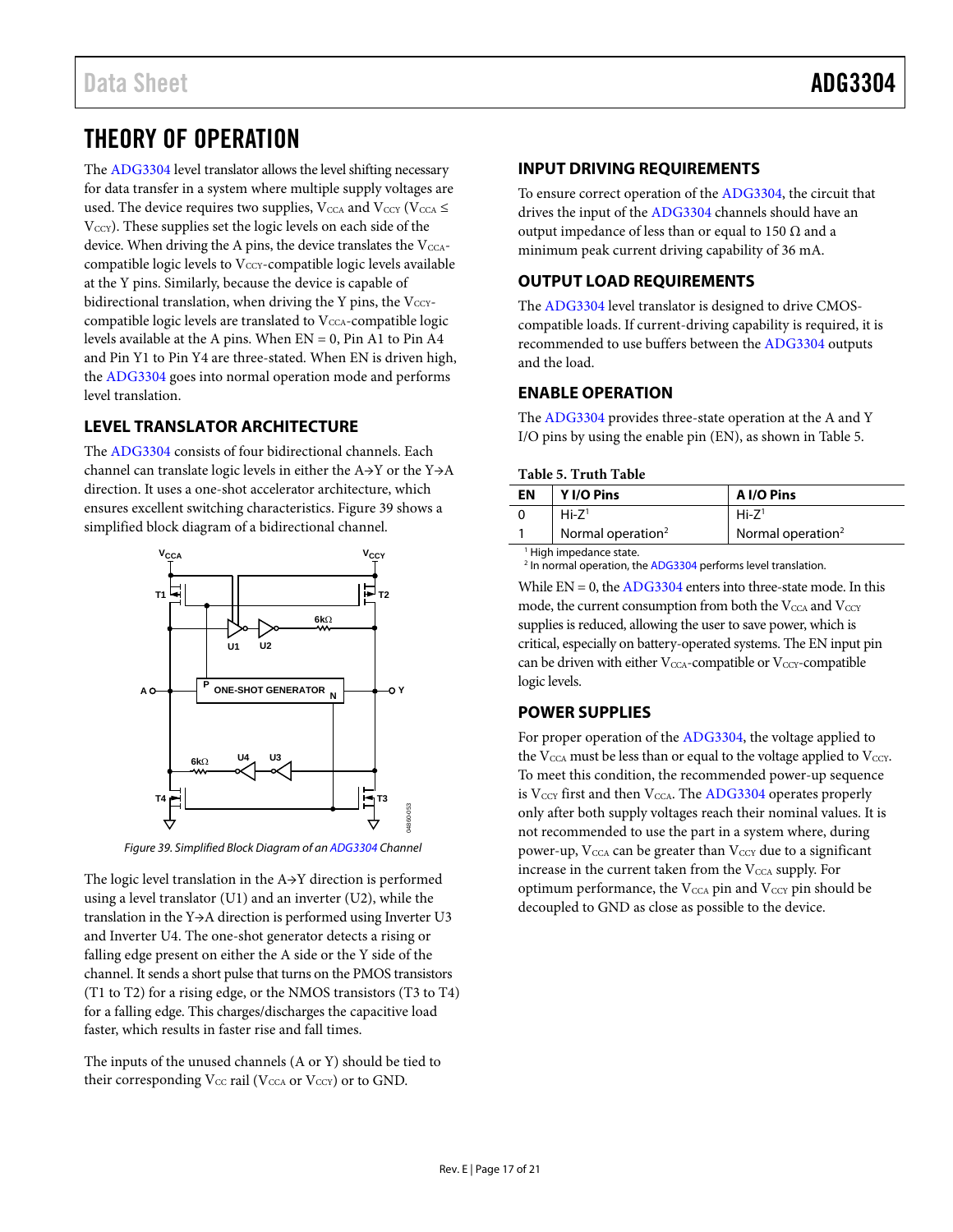## <span id="page-17-0"></span>**DATA RATE**

The maximum data rate at which the device is guaranteed to operate is a function of the  $V_{\rm CCA}$  and  $V_{\rm CCY}$  supply voltage combination and the load capacitance. It is given by the maximum frequency of a square wave that can be applied to the device, which meets the V<sub>OH</sub> and V<sub>OL</sub> levels at the output and does not exceed the maximum junction temperature (see the [Absolute Maximum Ratings](#page-5-0) section)[. Table 6](#page-17-1) shows the guaranteed data rates at which th[e ADG3304](http://www.analog.com/ADG3304?doc=adg3304.pdf) can operate in both directions (A→Y or Y→A level translation) for various  $V_{\rm CCA}$ and Vccy supply combinations.

### <span id="page-17-1"></span>**Table 6. Guaranteed Data Rate (Mbps)1**

|                           | Vccy                       |                          |                          |                         |
|---------------------------|----------------------------|--------------------------|--------------------------|-------------------------|
| <b>Vcca</b>               | 1.8V<br>(1.65 V to 1.95 V) | 2.5V<br>(2.3 V to 2.7 V) | 3.3V<br>(3.0 V to 3.6 V) | 5 V<br>(4.5 V to 5.5 V) |
| $1.2$ V (1.15 V to 1.3 V) | 25                         | 30                       | 40                       | 40                      |
| 1.8 V (1.65 V to 1.95 V)  |                            | 45                       | 50                       | 50                      |
| 2.5 V (2.3 V to 2.7 V)    |                            | $\overline{\phantom{0}}$ | 60                       | 50                      |
| 3.3 V (3.0 V to 3.6 V)    | $\overline{\phantom{0}}$   | $\overline{\phantom{0}}$ | $\overline{\phantom{0}}$ | 50                      |
| 5 V (4.5 V to 5.5 V)      |                            | $\overline{\phantom{a}}$ |                          |                         |

<sup>1</sup> The load capacitance used is 50 pF when translating in the A→Y direction and 15 pF when translating in the Y→A direction.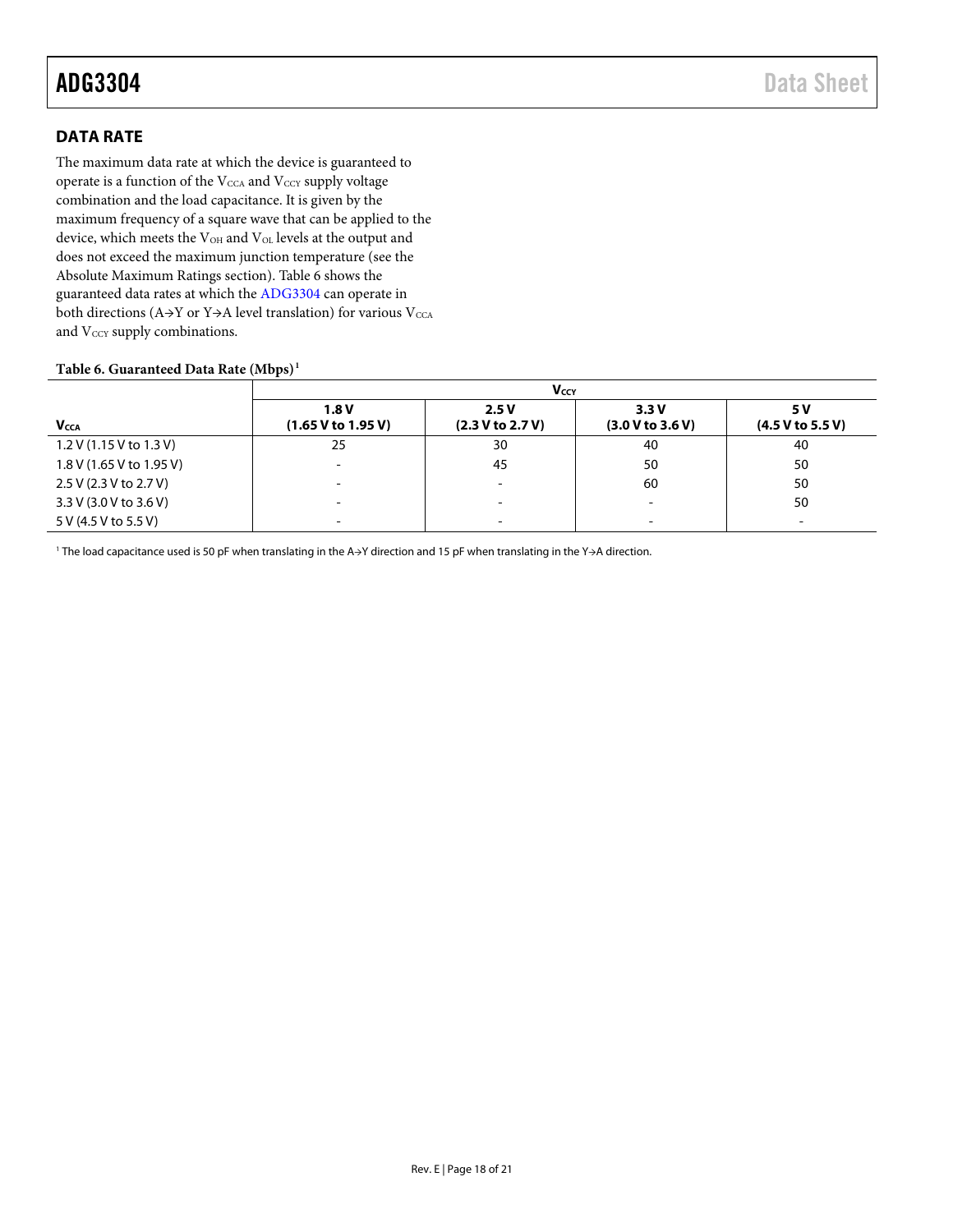# <span id="page-18-0"></span>APPLICATIONS INFORMATION

The [ADG3304](http://www.analog.com/ADG3304?doc=adg3304.pdf) is designed for digital circuits that operate at different supply voltages; therefore, logic level translation is required. The lower voltage logic signals are connected to the A pins, and the higher voltage logic signals are connected to the Y pins. Th[e ADG3304](http://www.analog.com/ADG3304?doc=adg3304.pdf) can provide level translation in both directions from A→Y or Y→A on all four channels, eliminating the need for a level translator IC for each direction. The internal architecture allows th[e ADG3304](http://www.analog.com/ADG3304?doc=adg3304.pdf) to perform bidirectional level translation without an additional signal to set the direction in which the translation is made. It also allows simultaneous data flow in both directions on the same part, for example, when two channels translate in A→Y direction while the other two translate in Y→A direction. This simplifies the design by eliminating the timing requirements for the direction signal and reducing the number of ICs used for level translation.

[Figure](#page-18-2) 40 shows an application where two microprocessors operating at 1.8 V and 3.3 V, respectively, can transfer data simultaneously using two full-duplex serial links, TX1/RX1 and TX2/RX2.



*Two Full-Duplex Serial Links*

<span id="page-18-2"></span>When the application requires level translation between a microprocessor and multiple peripheral devices, th[e ADG3304](http://www.analog.com/ADG3304?doc=adg3304.pdf) I/O pins can be three-stated by setting  $EN = 0$ . This feature allows the [ADG3304](http://www.analog.com/ADG3304?doc=adg3304.pdf) to share the data buses with other devices without causing contention issues[. Figure](#page-18-3) 41 shows an application where a 1.8 V microprocessor is connected to a 3.3 V peripheral device using the three-state feature.



*Figure 41. 1.8 V to 3.3 V Level Translation Circuit Using the Three-State Feature*

## <span id="page-18-3"></span><span id="page-18-1"></span>**LAYOUT GUIDELINES**

As with any high speed digital IC, the printed circuit board layout is important for the overall performance of the circuit. Care should be taken to ensure proper power supply bypass and return paths for the high speed signals. Each  $V_{CC}$  pin ( $V_{CCA}$  and V<sub>CCY</sub>) should be bypassed using low effective series resistance (ESR) and effective series inductance (ESI) capacitors placed as close as possible to the  $V_{CCA}$  pin and the  $V_{CCY}$  pin. The parasitic inductance of the high speed signal track may cause significant overshoot. This effect can be reduced by keeping the length of the tracks as short as possible. A solid copper plane for the return path (GND) is also recommended.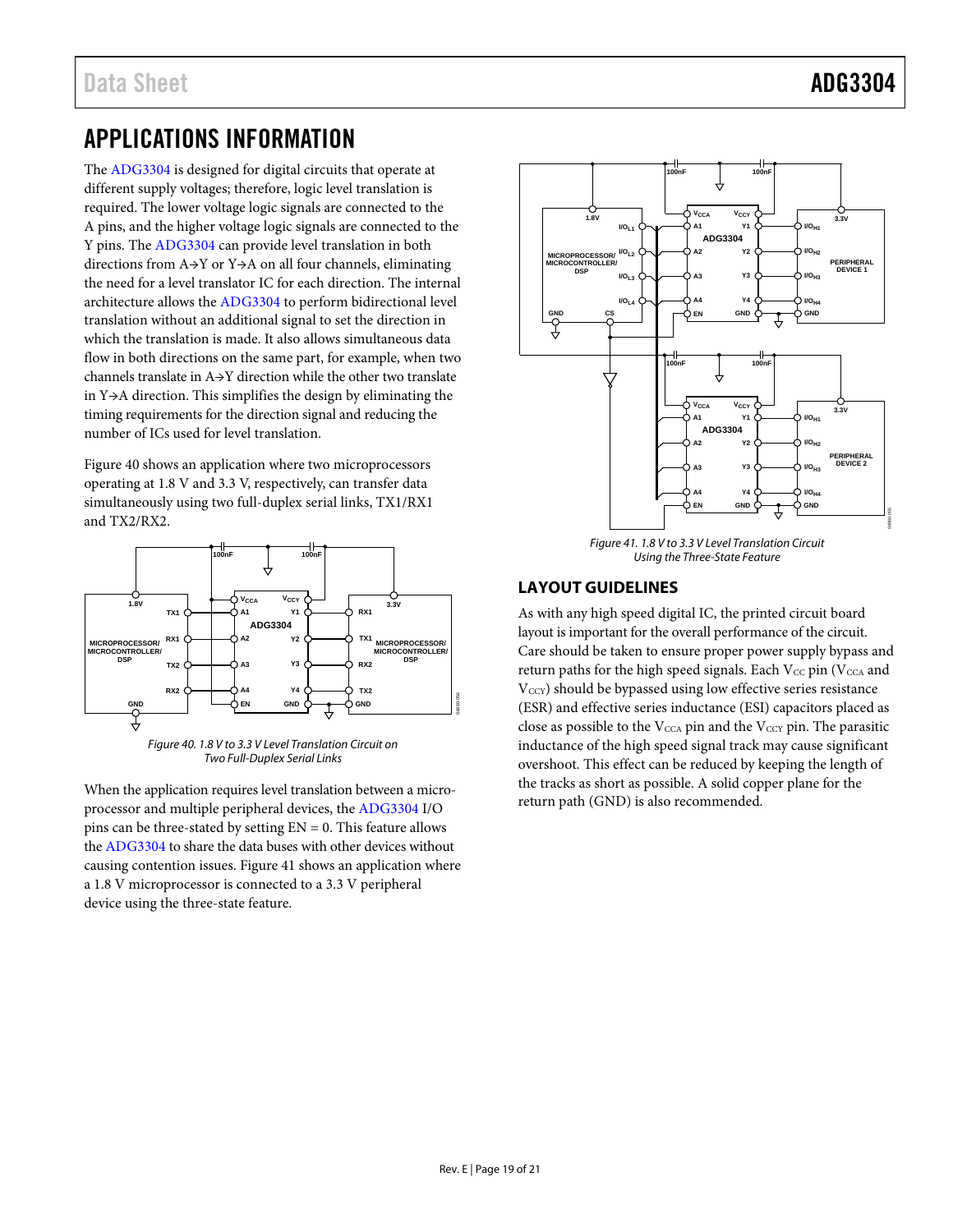## <span id="page-19-0"></span>OUTLINE DIMENSIONS



*Dimensions shown in millimeters*

**09-06-2012-A**

09-06-2012-A